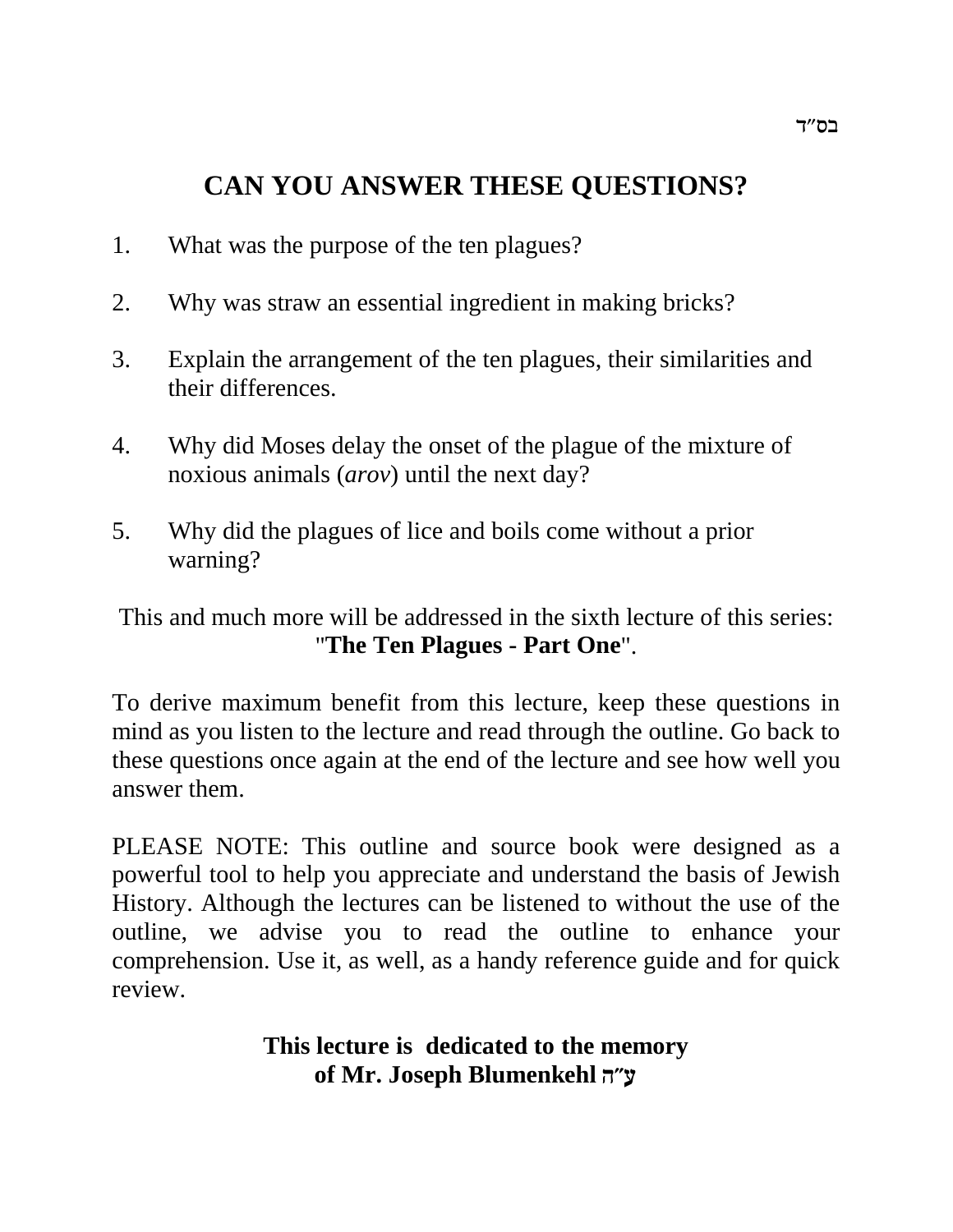### THE EPIC OF THE ETERNAL PEOPLE Presented by Rabbi Shmuel Irons

#### Series XIV Lecture #6

### THE TEN PLAGUES: PART ONE

#### L. Moshe and Aaron's First Meeting With Pharaoh

 $\mathsf{A}$ .

וַיֵּלֵךְ מֹשֶׁה וְאַהֲרֹן וַיַּאֲסִפוּ אֶת כַּל זְקִנֵי בְּנֵי יְשַׂרְאָל: וַיַּדְבֶר אֲהֲרֹן אֶת כָּל הַדִּבְרִים אֲשֶׁר דְבֶּר ד' אֶל מֹשֶׁה ויעש האתת לעיני העם: ויאמן העם וישמעו כי פקד ד' את בני ישראל וכי ראה את ענים ויקדו וַיִּשְׁתַּחֲוֹוּ: וְאֲחָר בָּאוּ מֹשֶׁה וְאָהֲרֹן וַיֹּאמְרוּ אֵל פַּרְעֹה כֹּה אָמֶר ד׳ אֵ–לֹהֵי יְשָׂרָאֵל שַׁלָּח אֶת עָמַי וְיַחֹגּוּ לִי בַּמַּדְבֵר: נֵיֹאמֶר פַּרְעַה מִי ד׳ אֲשֶׁר אֲשֶׁמֲע בִקְלוּ לְשֵׁלַּח אֶת יִשְׂרָאֵל לֹא יַדֲעָתִּי אֶת ד׳ וְגַם אֶת יִשְׂרָאֵל לֹא אֲשָׁלֵחָ: וַיֹּאמְרוּ אֲ–לֹהֵי הַעִּבְרִים נִקְרָא עַלֵינוּ נֵלְכָה נַא דֶרֶךְ שָׁלֹשֶׁת יַמִים בַּמִּדְבָּר וְנִזְבְחָה לַד׳ אֵ–לֹהֵינוּ פֵּן יִפְגַּעֲנוּ בַּדֶּבֵר אוֹ בֵחָרֵב: וַיֹּאמֶר אֲלֵהֶם מֶלֶךְ מִצְרַיִם לַמָּה מֹשֶׁה וְאַחֲרֹן תַּפְרִיעוּ אֶת הַעָּם מִמַּעֲשָׁיוּ לְכוּ לסבלתיכם: שמות ד: כט-לא, ה:א-ד

And Moses and Aaron went and gathered together all the elders of the people of Israel; And Aaron spoke all the words which the L-rd had spoken to Moses, and did the signs in the sight of the people. And the people believed; and when they heard that the L-rd had visited the people of Israel, and that He had looked upon their affliction, then they bowed their heads and prostrated themselves, in worship. And afterward Moses and Aaron went in, and told Pharaoh, Thus said the L-rd G-d of Israel, Let my people go, that they may hold a feast for Me in the wilderness. And Pharaoh said, Who is the L-rd, that I should obey His voice to let Israel go? I know not the L-rd, nor will I let Israel go. And they said, The G-d of the Hebrews has met with us; let us go, we pray you, three days' journey into the desert, and sacrifice to the L-rd our G-d; lest He fall upon us with pestilence, or with the sword. And the king of Egypt said to them, Why do you, Moses and Aaron, take the people from their works? Go you to your burdens. Exodus 4:29-31,  $5:1-4$ 

 $\mathbf{B}$ 

ואחר. משמעו אחר רוב דברים שהיה בזה. והנראה שהשתדלו משה ואהרן עם הזקנים שילכו גם המה ולא הועיל: באו משה ואהרן. לבדם שלא הית' האמונה שלימה שיגיע עד מסירת נפש ולילך אל פרעה. וכבר ביארנו שלא הית' הבטחת ד' ובאת אתה וזקני ישראל אלא כשיהיה ושמעו לקלך. ושכינה מדברת מתוך גרונו. לא כן עתה שלא שמעו אלא קול אהרן. ובזה נשתנה כל הסדר: ויאמרו אל פרעה וגו׳ שלח את עמי וגו׳. לא כמו שאמר ד׳ למשה אז שיאמרו שבשביל שנקרה ד׳ עלינו בגלוי שכינה ע"כ אנו מבקשים להקריב לפניו. אבל היום כשלא באו הזקנים בעצמם. שוב לא יכלו משה ואהרן לומר דבשביל שנראה ד׳ עליהם ע״כ המה מבקשים כולם לילך להקריב במדבר. מש״ה החלו בדרך אחר. כי ד' אמר להם שיאמרו לפרעה בתורת צווי שלח את עמי וגו': א-להי העברים נקרא עלינו. . . . כך הענין. שהבינו משה ואהרן שפרעה טעה בכונתם. מדאמר וגם את ישראל. דמשמעו אנשי מעלה ביחוד. כמש"כ להלן ט' ד' ובכ"מ. מובן שכסבור פרעה שאין מבקשים אלא על ראשי העם לעשות איזה אסיפה ושמה יחוגו לפני ד׳. והבין פרעה כן משני טעמים. חדא ממה שאמרו א–להי ישראל ולא א–להי יעקב. שנית ממשמעות ויחגו לי. שענינו שמחה הבא במחולות וריקודים כדאי' בחגיגה דף י' ב' דה"ק רחמנא אכלו ושתו וחגו חגא. ועיין להלן י"ט ובס' דברים ט"ז ט"ו.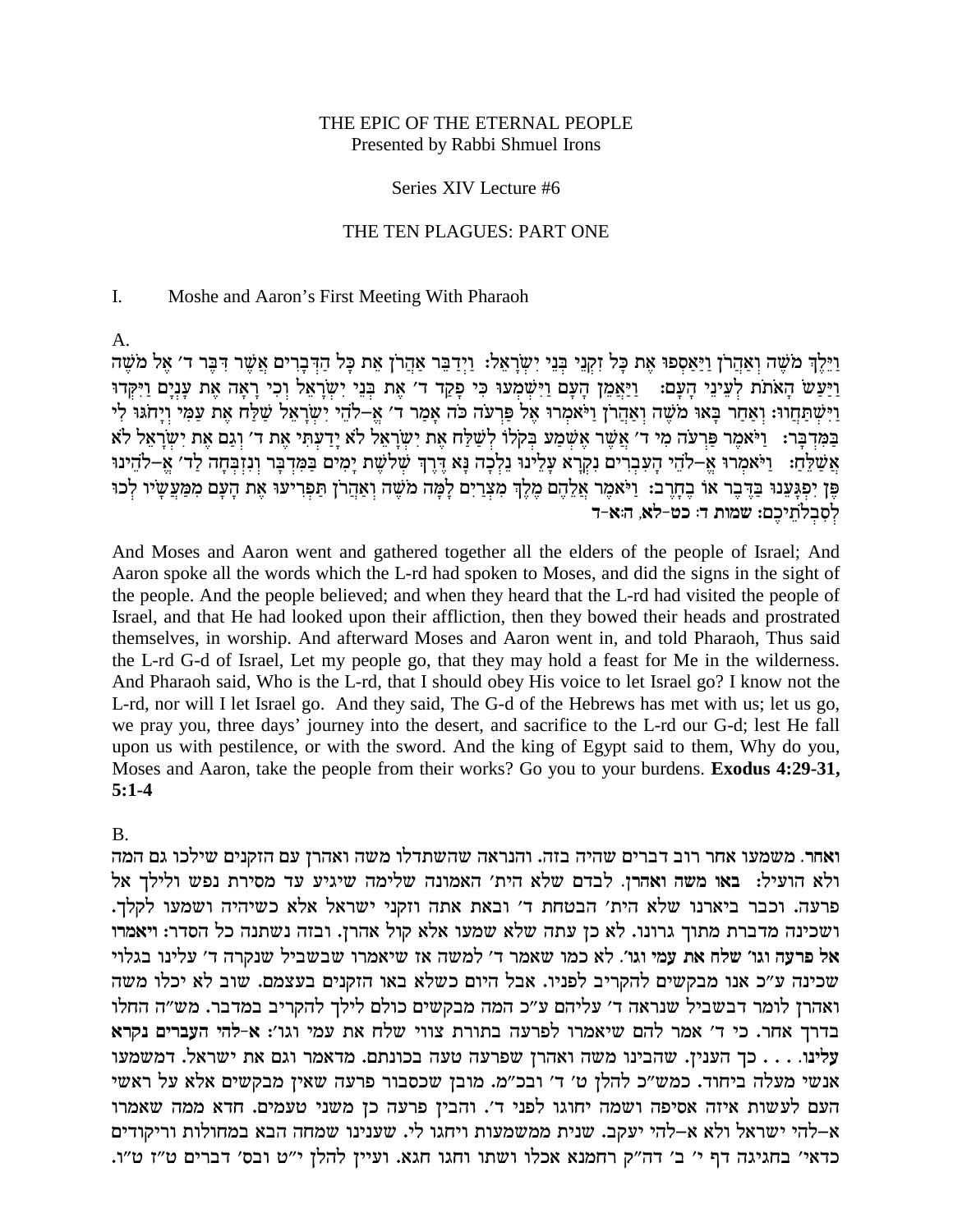ובכ"מ. אמנם לשון ויחגו לי משמעו לפני היינו גילו ברעדה כעומד לפני ד' ושמח. וזה א"א בכל המון. . . . אחר שכן הבין פרעה לא התקצף פרעה שלא היה בזה בטל מלאכה כ״כ, דאנשי מעלה היו מעטים ולא בעלי עבודה. ע"כ חזרו ואמרו בלשון אחר א-להי העברים נקרא עלינו בשעה שדבר עמנו אמר א-להי העבריים. וזהו משמעות נקרא באל"ף. והכי איתא בת"י אתקרי עלנא ועברי משמעו פחותי ערך אפילו משם יעקב. אלא אדם שפל ומגושם רק מזרע העברים כמש״כ הלן כ״א ב׳. ובאמת היו שני המאמרים מפי ד׳. גם המאמר הראשון היה לאנשי המעלה ויחוגו לי. גם המאמר השני לפחותי ודלת העם ובלשון ונזבחה לד׳ א–להינו אע״ג שלא יחוגו לפני ד׳ מ״מ יקריבו כולם. ופי׳ עוד בזה המאמר בשם ד׳ נלכה נא דרך שלשת ימים במדבר. דמשמעו בברור שישובו אח״כ. וכך היה סבור פרעה בכל משך המכות. ועוד במכת הערב אמר משה לפרעה דרך שלשת ימים נלך במדבר וזבחנו גו׳. אבל כ״ז היה בעוד לא היה מכת חשך ולא מתו עוד קטני אמנה והיו הרבה מכונים עברים משא"כ אחר מכת חשך ומתו בג' ימי אפלה הפחותים, וכל הנשארים היו בזה המשך מתעלים והולכים כמבואר להלן ר"פ וארא ו' ו' וכיון שהגיע למכת בכורות אמר משה לפרעה הלשון שאמר ד׳ לעיל ד׳ כ״ב. כה אמר ד׳ בני בכרי ישראל. ואמר אליך שלח את בני וגו׳ אז קם המאמר הראשון א–להי ישראל שלח את עמי ויחוגו לי. ולא היה עוד הדבור דרך שלשת ימים וגו׳. ופרעה הבין כ״ז היטב. ע״כ בשלחו כלה שלח לחלוטין. אך עם מצרים לא ידעו מכ״ז כאשר יבואר בפ׳ בא: לכו לסבלתיכם. באשר הבין כי משה ואהרן מסובלים בעבודת הצבור. מש״ה אמר שילכו לסבלותיכם בעניני טובת הכלל. ולא בדברי שקר: ס׳ העמק דבר, שם

And afterward: The meaning is, "After the many words that were exchanged regarding this." It seems that Moshe and Aaron attempted to convince the elders that they also go to Pharaoh, but it was to no avail. Moses and Aaron went in: by themselves, as the people did not have the faith needed to motivate them to risk their lives to go unto Pharaoh. We have already explained that the Divine promise that the elders would go [to Pharaoh together with Moshe and Aaron] was contingent on [the promise], "they will listen to your voice," [i.e. when Moshe was the only one speaking,] as the Divine presence would then speak through the throat of Moshe. This was not the case when they were only hearing the voice of Aaron. For that reason the entire order of things was changed. And afterward Moses and Aaron went in, and told Pharaoh, Thus said the L-rd G-d of Israel, Let my people go: [The way they expressed themselves now] is different from what G-d originally told Moshe, ("The L-rd G-d of the Hebrews has met with us; and now let us go, we beseech you, three days' journey into the wilderness, that we may sacrifice to the L-rd our G-d"). Originally G-d told Moshe that they should say [to Pharaoh] that because G-d had appeared unto us through the revelation of the Shechina (Divine presence) we are making a request to sacrifice before Him. However, because the elders themselves did not come on that day, Moshe and Aaron [in the absence of the elders] could not say that they (the entire Jewish people) are all making a request to go and sacrifice in the desert because G-d appeared unto them. For that reason they initiated a different approach, that G-d had told them that they tell Pharaoh, that a specific command was issued to him, that he send out My people . . . The G-d of the Hebrews has met with us; let us go, we pray you, three days' journey into the desert, and sacrifice to the L-rd our G-d; lest He fall upon us with pestilence, or with the sword: The meaning is thus: Moshe and Aaron understood that Pharaoh misunderstood their intentions by the fact that he said, "Nor will I let Israel go." The implication is that the request was specifically made only for the prestigious [of the nation] (which is implied by the usage of the term, "Israel")... that they gather together and make a celebration in the presence of G-d. Pharaoh understood this to be so for two reasons. First of all, by the fact that [Moshe and Aaron] said, "the G-d of Israel," and not, "the G-d of Jacob." And secondly, the implication of the expression, "That they may hold a feast (celebration) for Me (in My presence)," which implies rejoicing with dancing, as it stated in Chagiga 10b, "Thus said the Compassionate One, eat, drink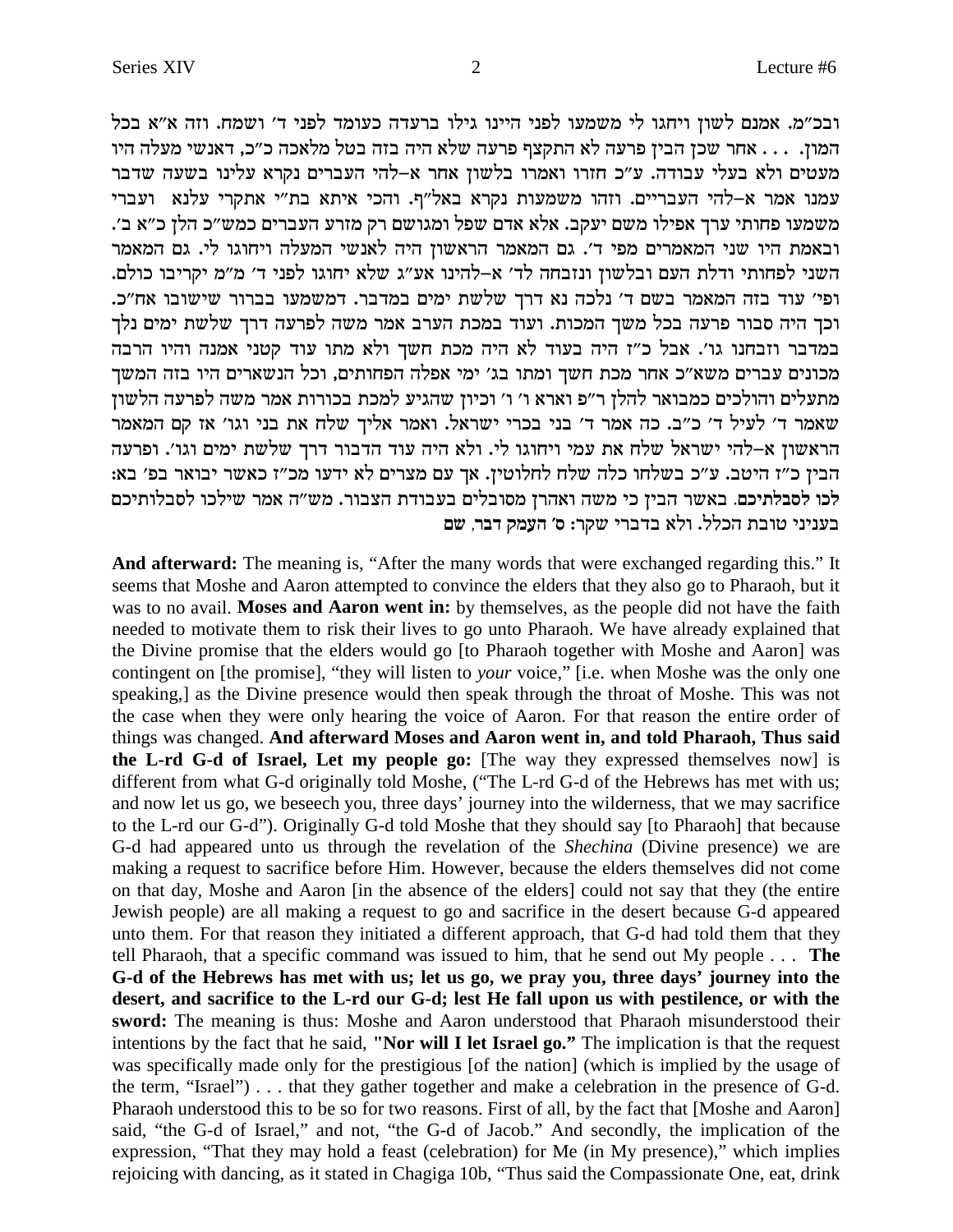and celebrate before Me." . . . The term, "celebrate in My presence," implies that they "rejoice with trembling" as one stands in the presence of G-d and rejoices. This is impossible (to rejoice while feeling the awe of G-d's presence) for the masses, [but rather only for the spiritually advanced]. . . . Since Pharaoh understood [Moshe's request] in this manner, he did not become angry, as this did not involve a cessation of labor, as the spiritually advanced were few in number and not workers. For that reason, they repeated their request and expressed it differently, **"G-d of the Hebrews has met with us."** When He spoke with us, He referred to Himself as the G-d of the Hebrews. And this is the implication of the word, *nikra*, when it is written with an *aleph*, [i.e. referred to Himself as such (i.e. the G-d of the Hebrews), rather than appeared to us]. . . . The term, 'Hebrew' implies even a lesser stature than 'Jacob', i.e. a person who is of diminished stature and coarse, but he is nonetheless a descendant of the Hebrews. . . . The truth is that there were two statements that G-d made. The first statement was made specifically for the spiritually advanced that they should celebrate for My sake. The second statement was made specifically for the spiritually impoverished of the nation. The implication of the phrase, "And we will sacrifice unto Hashem, our G-d," is that they will sacrifice unto Hashem, despite the fact that they will not celebrate in the presence of Hashem. He also stated in the name of G-d, "Let us please travel a distance of three days in the desert," which clearly implies that they will return afterwards. This is what Pharaoh understood during the whole period of the plagues. At the plague of the noxious animals Moshe repeated this to Pharaoh, "We will go three days' journey into the wilderness, and sacrifice etc," But all of this was before the plague of the darkness, before those of limited faith had died out, a period when there were many who could be described as, "Hebrews." After the plague of darkness, however, when the spiritually corrupt had died out in those three days of darkness, and all those that remained had already grown spiritually throughout this period, as will be explained further on (Ex. 6:6), at the time of the plague of the first born, Moshe expressed himself to Pharaoh in the manner that Hashem had spoken to him beforehand [Exodus] 4:22, "Thus said the L-rd, Israel is My son, My firstborn. And I say to you, 'Let My son go, that he may serve Me etc'." At that time, the statement, "Thus said the L-rd G-d of Israel, Let My people go, that they may hold a celebration for Me," was ready to be fulfilled. The other statement, "A three days' journey," was no longer applicable. Pharaoh understood this quite well. He therefore completely sent them out forever. The people of Egypt, however, didn't know any of this, as it will be explained in *Parshas Bo*. **Go you to your burdens:** Because he understood that Moshe and Aaron were burdened with work on behalf of the community, he told them to return to their burdens on behalf of the welfare of the community, but not for matters [which Pharaoh deemed to be] of falsehood. **Sefer Haamek Davar, ibid.**

II. Pharaoh Tightens his Grip

A.

וַיֹּאמֵר פַּרעֹה הֵן רַבִּים עַתַּה עַם הַאֲרֶץ וְהָשִׁבַּתֵּם אֹתֵם מִסְּבְלֹתֵם: וַיִצַו פַּרעֹה בַּיּוֹם הַהוּא אֶת הַנֹּגְשִׂים בעם ואת שטריו לאמר: לא תאספון לתת תבן לעם ללבן הלבנים כתמול שלשם הם ילכו וקששו להם חִבֵן: ` וְאֶת מַתְכֹּנֵת הַלְּבֵנִים אֲשֶׁר הֵם עֹשִׂים תְּמוֹל שַׁלְשֵׁם תַּשִׂימוּ עֲלִיהֵם לֹא תגרעו מִמֶּנוּ כִּי נִרפִּים הֵם ErWß i¶ l`© eß Da® Eoyr£ i©eß miW¶ p®`£d® lr© dc®oar£ d® cA© kß Y¶ :Epid•ol-`l• dg® Aß fßp¶ dk® lß p• xon`l• miw¶ r£ov md• oM• lr© בִּדְבְרִי שֶׁקֵר: [יַיֵּצְאוּ נֹגִשֵי הָעָם וְשֹׁטְרָיו וַיֹּאמִרוּ אֶל הָעָם לֵאמֹר כֹּה אָמַר פַּרִעֹה אֵינֶגִי נֹתֵן לָכֶם תֶּבֶן: אַתֵּם לְכוּ קְחוּ לַכֶם תֵּבֶן מֵאֲשֶׁר תִּמִצְאוּ כִּי אֵין נִגְרַע מֵעֲבֹדֶתְכֶם דַּבָר: [יַפֵּץ הַעָּם בִּכָל אֵרֶץ מִצְרַיִם לְקֹשֶׁשׁ קַשׁׁ לַתֲּבֵן: ) וַהֲנֹּגְשִׂים אֲצִים לֵאמֹר כַּלּוּ מַעֲשֵׂיכֵם דְּבַר יוֹם בִּיוֹמוֹ כַּאֲשֶׁר בִּהְיוֹת הַתֵּבֵן: וַיִּכּוּ שטרי בּנֵי יִשׂרַאֵל אֲשֶׁר שַׂמוּ עֲלֵהֶם נֹגְשֵׂי פַרעֹה לֵאמֹר מַדּוּעַ לֹא כִלִּיתֵם חַקְכֶם לְלְבֹּן כִּתמוֹל שִׁלְשֹׁם גַּם תּמוֹל גַּם הַיּוֹם: וַיַּבֹאוּ שֹׁטְרֵי בְּנֵי יִשְׂרָאֵל וַיִּצְעֲקוּ אֵל פַּרְעֹה לֵאמֹר לַמָּה תַעֲשֶׂה כֹה לַעֲבָדֵיךָ: תֵּבֵן אִין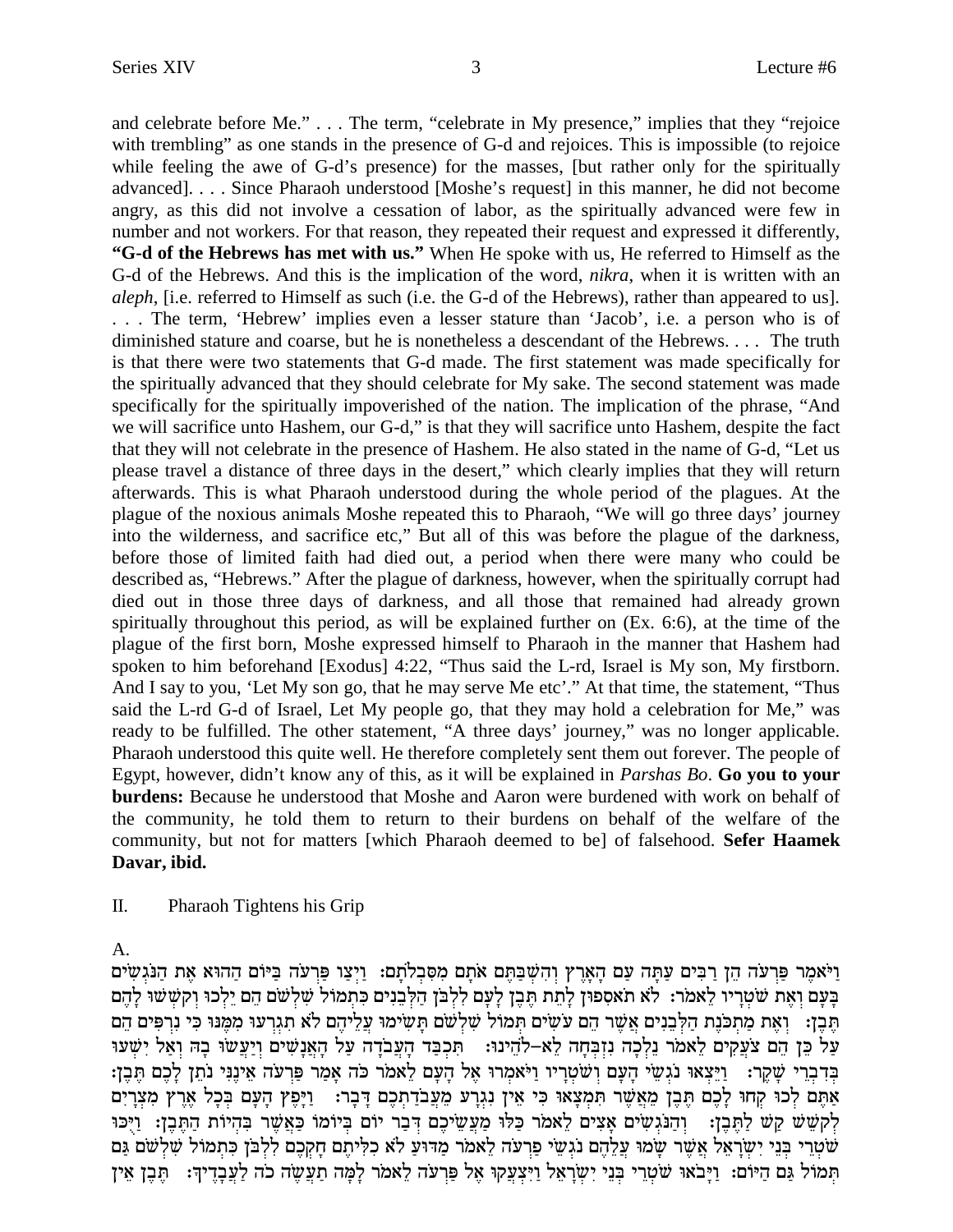נִתַּן לַעֲבָדֵיךְ וּלְבֵנִים אֹמְרִים לַנוּ עֲשׂוּ וְהִנֵּה עֲבָדֵיךָ מִכִּים וְחָטָאת עַמֵּךְ: [יִיֹּאמֶר נִרְפִּים אַתֵּם נִרְפִּים על–כֵּן אַתֵּם אמְרִים נֵלְכָה נִזְבְּחַה לַד׳: וְעַתַּה לְכוּ עִבְדוּ וְתֵבֶן לֹא יְנַתֵן לַכֶם וְתֹכֵן לִבְנִים תִּתֵּנוּ: [יִרְאוּ שִׁטְרֵי בְנֵי יִשְׂרָאֵל אֹתָם בְּרֶע לֵאמֹר לֹא תגוְרִעוּ מִלְבְנֵיכֶם דִּבַר יוֹם בִּיוֹמוֹ: שמות ה<sub>ּ</sub>ה-יט

And Pharaoh said, Behold, the people of the land now are many, and you make them rest from their burdens. And Pharaoh commanded the same day the task masters of the people, and their officers, saying, You shall no more give the people straw to make bricks, as till now; let them go and gather straw for themselves. And the quantity of the bricks, which they did make till now, you shall lay upon them; you shall not diminish anything of it; for they are idle; therefore they cry, saying, Let us go and sacrifice to our G-d. Let there more work be laid upon the men, that they may labor in it; and let them not regard vain words. And the task masters of the people went out, and their officers, and they spoke to the people, saying, Thus said Pharaoh, I will not give you straw. Go, get straw where you can find it; yet nothing of your work shall be diminished. So the people scattered throughout all the land of Egypt to gather stubble instead of straw. And the task masters hurried them, saying, Fulfil your works, your daily tasks, as when there was straw. And the officials of the people of Israel, which Pharaoh's task masters had set over them, were beaten, and demanded, Why have you not fulfilled your task in making bricks both yesterday and today, as till now? Then the officers of the people of Israel came and cried to Pharaoh, saying, Why do you deal thus with your servants? There is no straw given to your servants, and they say to us, Make bricks; and, behold, your servants are beaten; but the fault is in your own people. But he said, You are idle, you are idle; therefore you say, Let us go and do sacrifice to the L-rd. Go therefore now, and work; for there shall no straw be given you, yet shall you deliver the quantity of bricks. And the officers of the people of Israel saw that they were in evil plight, after it was said, You shall not diminish from your [allotment] of bricks for your daily task. **Exodus 5:5-19**

### B.

ויצו פרעה ביום ההוא מלמד על הרשע שלא עכב לעשות עמהן רע וזו היתה גזירה רביעית והנוגשים אצים לאמר אלו המצרים השוטרים אלו זקני ישראל לא תוסיפון לתת תבן לעם ואת מתכונת הלבנים מכאן אתה למד שחשבון היה על כל אחד ואחד כמה לבנים יעשו ביום ולכך העביד בהן בתחלה בפה רך כדי שיעשו הלבנים בכל כחם ולראות כל יכולת שלהם ולפי מספר שעשו ביום הראשון גזרו עליהם לעשות כל הימים . . . תכבד העבודה על האנשים מלמד שהיו בידם מגילות שהיו משתעשעין בהם משבת לשבת לומר שהקדוש ב"ה גואלן לפי שהיו נוחין בשבת אמר להן  $\sim$ פרעה תכבד העבודה על האנשים ויעשו בה ואל ישעו וגו׳ אל יהו משתעשעין ואל יהו נפישין ביום **gi:d dax zeny yxcn** :zayd

**And Pharaoh commanded the same day [the task masters of the people, and their officers, saying, You shall no more give the people straw to make bricks, as till now; let them go and gather straw for themselves]. (Ex. 5:6-7):** This teaches us that the evil one (Pharaoh) didn't hold himself back from acting terribly with them. This was the fourth decree [he made against them]. **And the task masters (***hanogsim***) hurried them, saying, [Fulfil your works, your daily tasks, as when there was straw]. (Ibid 5:13):** These were Egyptians. The *shotrim* **(officers)** were the elders of Israel. **You shall no more give the people straw to make bricks, as till now; let them go and gather straw for themselves. And the quantity of the bricks, [which they did make till now, you shall lay upon them]. (Ibid. 5:7-8):** From here we learn that each one had a specific quantity of bricks which they were required to make. Towards this goal he first spoke to them gently [and encouraged them] to use all their strength to make bricks and to show off their capabilites. According to the amount that they made the first day did he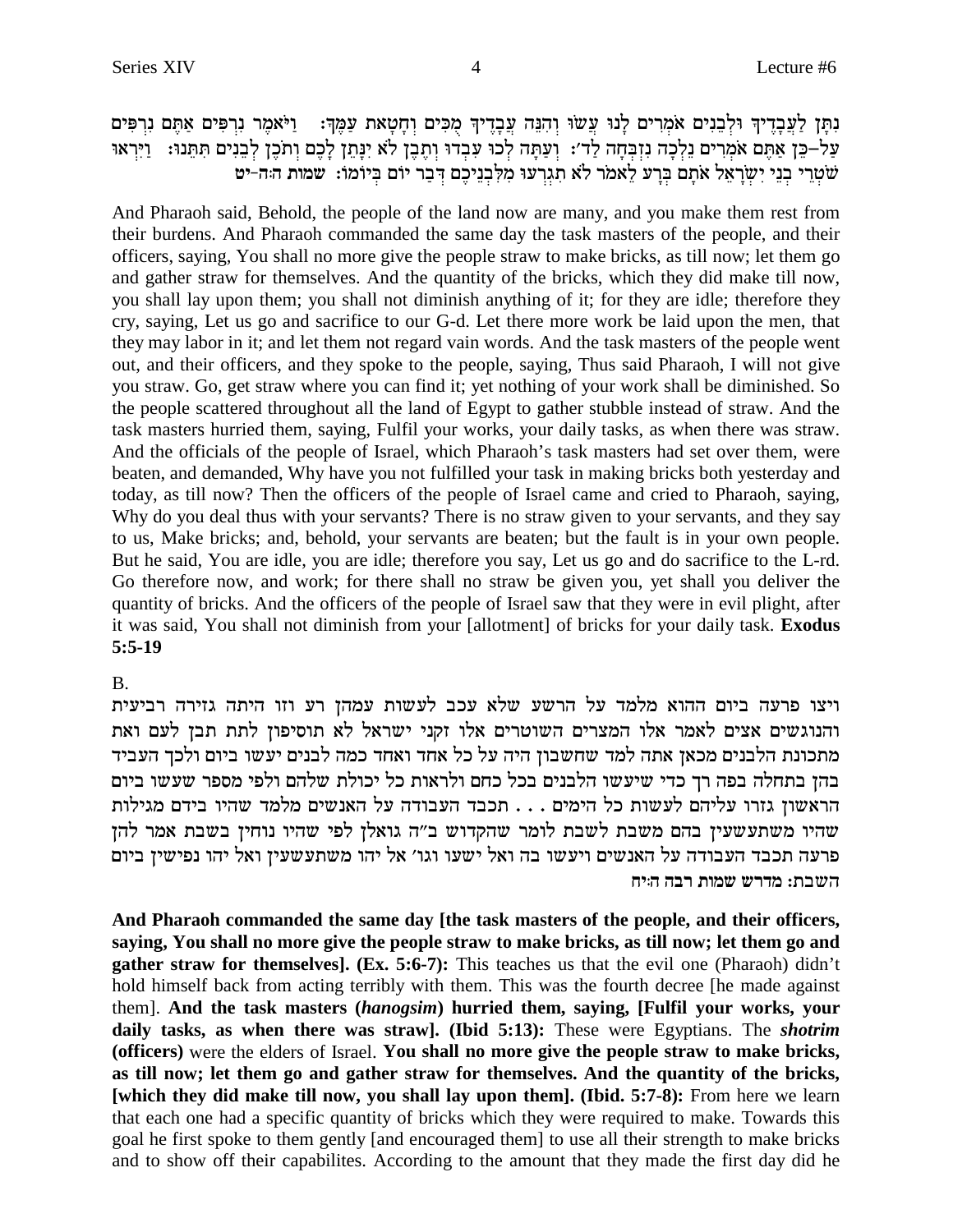decree that they should make constantly .... Let there more work be laid upon the men, [that they may labor in it; and let them not regard vain words]. (Ibid. 5:9): This teaches us that they had scrolls in their possession with which they would become refreshed every week, from one Shabbos to the next. It contained the message that the Holy One, blessed be He, would redeem them. Because they rested on Shabbos, Pharaoh said to [the task masters]: Let there more work be laid upon the men, that they may labor in it; and let them not regard vain words, i.e. they shouldn't become refreshed and they shouldn't rest on Shabbos. Midrash **Shemos Rabbah 5:18** 

 $\mathcal{C}$ .

לקושש קש לתבן. הקש הוא הנשאר בארץ אחר הקצירה. ותבן הוא נקצר כמש״כ התוס׳ בפ׳ המקבל. והשכילו ישראל לצאת לשדות ולתלוש הקש ולעשות תבן כי לא הכל יכלו לקנות. ס׳ העמק דבר, שם

[So the people scattered throughout all the land of Egypt] to gather stubble instead of straw. (Exodus 5:12): Stubble is that which remains in the ground after reaping. Straw is that which is reaped, as is stated in Tosephos Bava Metzia 103a. The Israelites understood that they should go out to the fields and uproot the stubble and make from it straw, as, as a whole, they were not able to purchase it. Haamek Davar, ibid.

### D.

וַיִּפְגְּעוּ אֶת מֹשֶׁה וְאֶת אַהֲרֹן נִצְּבִים לִקְרָאתָם בְּצֵאתָם מֵאֵת פַּרְעֹה: וַיֹּאמְרוּ אֲלֵהֶם יֵרֶא ד׳ עֲלֵיכֶם וְיִשְׁפֹּט אֵשֶׁר הִבְאַשָׁתֶּם אֶת רִיחֵנוּ בִּעֵינֵי פַרְעֹה וּבְעֵינֵי עֲבָדְיוּ לָתֶת חֶרֶב בְּיָדָם לְהָרְגֵנוּ: שמות הּכ-כא

And they met Moses and Aaron, who stood in the way, as they came forth from Pharaoh; And they said to them, The L-rd look upon you, and judge; because you have made us loathsome in the eyes of Pharaoh, and in the eyes of his servants, to put a sword in their hand to slay us. **Exodus 5:20-21** 

### E.

ויפגעו וגו' נצבים לקראתם. השגחה פרטית היה בזה. דבאמת משה לא היה במצרים כל משך הזמן כמש"כ הרמב"ן בשם המכילתא. שהחזיר אשתו ובניו למדין. ואהרן לבדו לא עשה מאומה. עתה הזמין הקב"ה את משה ואהרן לקראת האנשים בדברם רתת. והיה זה נסיון למשה לראות כמה הוא סובל שלא יהרהר אחר מדותיו של הקב״ה: ירא ד׳ עליכם. . . . פי׳ ירא ד׳ צרות נפשנו וחמסנו עליכם וכ"פ הראב"ע. אבל ת"א יתגלי ד' עליכן ויתפרע. א"כ אמרו בדרך כבוד. יגלה כבוד ד' עליכם. ואע"ג שמאמינים שנגלה כבוד ד' מכבר עליהם ובאו בדבריו. מ"מ חשדו אותם שלא נזהרו היטב בדבר ד׳ ע״כ אמרו שיתגלה ד׳ עליכם שנית ויוכיח אתכם על אשר הבאשתם . . . העמק דבר. שם

And they met Moses and Aaron, who stood in the way (Ibid.): This was an act of special Divine Providence. The truth is that Moshe wasn't in Egypt during this whole time, as Ramban states in the name of the Mechilta, for he returned his wife and children back to Midian, and Aaron [wouldn't] do anything by himself. At that moment, the Holy One, blessed be He, summoned Moshe and Aaron to meet the men whose speech was with such passion. This was a test for Moshe to see how much he could bear without harboring doubts about the way Hashem conducted the world *(midosov)*. The L-rd look . . . (Exodus 5:21): According to R. Avraham ibn Ezra, the explanation is that, "Hashem should see to it that the afflictions of our souls and the violence that was perpetrated against us should be upon you." The Targum Onkelos, however, translates this, "May Hashem reveal Himself to you and extract punishment." They said it, then, in a respectful manner, i.e. may Hashem reveal His glory upon you. Even though they believed that Hashem had already revealed Himself to them and they had related His words, nonetheless,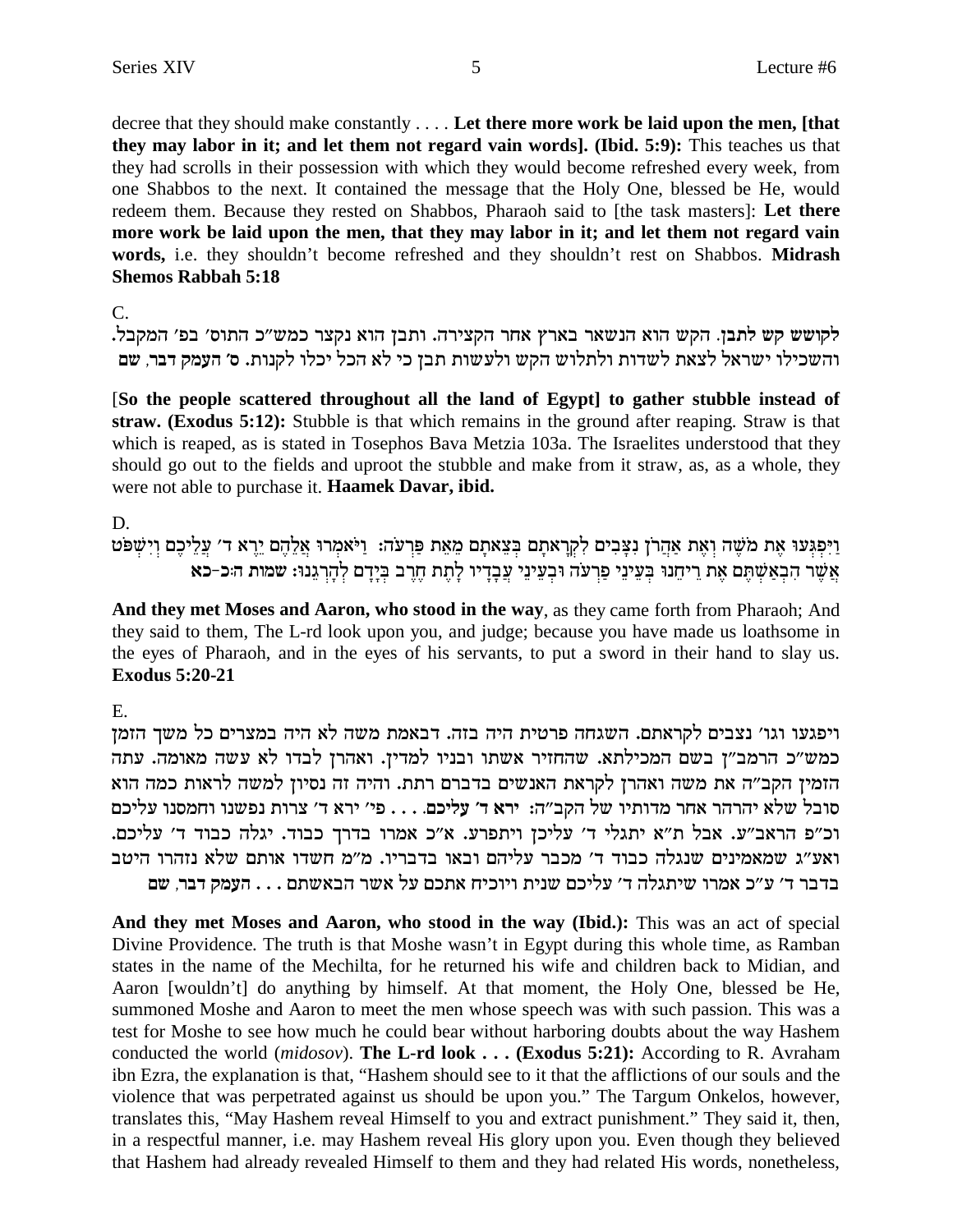they suspected that they had not been careful in reciting over His words. For that reason they said that Hashem should reveal Himself to them a second time and rebuke them for having made them loathsome . . . Haamek Davar, Ibid.

#### $III.$ Moshe Pleads on Behalf of his People

A.

וַיַּשַׁב מֹשֵׁה אֱל ד׳ וַיֹּאמַר אֲ–דֹנַי לַמָה הֵרֵעֹתַה לַעָּם הָזֶה לַמַּה זֶה שְׁלַחְתַּנִי: וּמֵאָז בַּאתִי אֱל פַּרְעֹה לְדָבֵר בִּשְׁמֶךְ הֵרַע לַעָם הַזֶּה וְהַצֵּל לֹא הִצַּלְתָּ אֶת עַמֶּךְ: וַיֹּאמֶר ד' אֶל מֹשֶׁה עַתַּה תִרְאֶה אֲשֶׁר אֶעֵשֶׂה לְפַרְעֹה כִּי בְיָד חֲזָקָה יִשַׁלְחֵם וּבְיָד חֲזָקָה יְגֶרַשֵׁם מֵאַרְצוֹ: שמות הּכּב-כג, וּא

And Moses returned to the L-rd, and said, L-rd, why have You done evil to this people? Why have You sent me? For since I came to Pharaoh to speak in Your name, he has done evil to this people; neither have You saved Your people at all. And the L-rd said to Moses, Now shall you see what I will do to Pharaoh; for with a strong hand shall he let them go, and with a strong hand shall he drive them out of his land. **Exodus 5:22-23, 6:1** 

 $B<sub>1</sub>$ 

והנה מה ששלח ד' את משה אל פרעה שישלחם ברצונו ולא הוציאם ד' ביד חזקה בלא רשות פרעה, יש בזה ב׳ סברות, א) יען שלא נשלם עדיין זמן ארבע מאות שנה וד׳ גאלם קודם הזמן לא היה יכול להוציאם בלא רשות פרעה כי עדיין לא נשלם העבדות עד שאמר להם הרי אתם בני חורין ונתן להם רשות לצאת, והסברא השנית יען שרצה ד׳ שיתקדש שמו בעיני כל ע״י המכות והאותות והמופתים והיה צריך שיהיה ע"י משה שהתרה בו בכל מכה והודיע עת בואה ועת סורה ע"י תפלתו ובזה הכירו שיש א-להים מושל בכל ושופט צדק וכמו שיתבאר בסדר המכות. והנה משה טען תחלה לפי הסברא הראשונה, למה הרעתה לעם הזה, ואם תאמר שמפני שעדיין לא נשלם זמן השעבוד הוספתי עליהם קושי השעבוד כדי שקושי השעבוד ישלים המנין וכמו שכן דעת קצת מפרשים, ע"ז טען א"כ למה זה שלחתני, אם קושי השעבוד ישלים המנין, א"צ לשלוח שליח לפרעה רק ראוי שיצאו מעצמם ביד רמה אחר שנשלם זמן שעבודם. ומאז: ר"ל ואם תאמר כסברא השניה שהגם שקושי השעבוד ישלים המניז צריך שליח שיתרה בו על המכות ושיתודע ע״י כח ד׳ ויכלתו וגבורתו, ע״ז השיב הלא מאז באתי אל פרעה לדבר בשמך הרע להם ואתה לא הצלת את עמך, וא״כ לא די שלא הודעת בעמים עוזך, עוד שמך מנואץ עי״כ. ויאמר ד׳ אל משה עתה תראה: ר״ל שלגואלה זו צריך הכנה שיגיע עת לתשועת ישראל וגם צריך הכנה שיגיע עת שיענשו פרעה ועמו על רשעתם, והיה חסר עדיין איזה זכות לישראל ואיזה חטא לפרעה שימלא הסאה וע"י קושי השעבוד האחרון נשלם סאת עוני ישראל וסבלותם ונשלם סאת רשעת פרעה שלא די שלא שמע בקול ד׳ עוד הוסיף לענותם למען הכעיסו וגם נודע רשעת מצרים שעזרו לרעה. . . . פירוש המלבי״ם לשמות ה:כב-ו:א

Behold, the reasons why Hashem sent Moshe to Pharaoh so that he send out the [Jewish people] by his own free will, rather than Hashem taking them out with a mighty hand without Pharaoh's consent, are twofold: First of all, the four hundred years had not yet been completed. Hashem redeemed them before the time that their [sentence of] servitude had been completed and [therefore] He wasn't able to take them out without Pharaoh [first] telling them, "Now you are freemen," thereby granting them [the necessary] permission to leave. The second reason is that Hashem wanted His Name to be sanctified in the eyes of all through the plagues, the signs and the miracles. It was necesary that this be done through Moshe, who warned him before every plague and informed him when they would arrive and when they would leave through his (Moshe's) intervention. Through this, they recognized that there is a G-d who rules over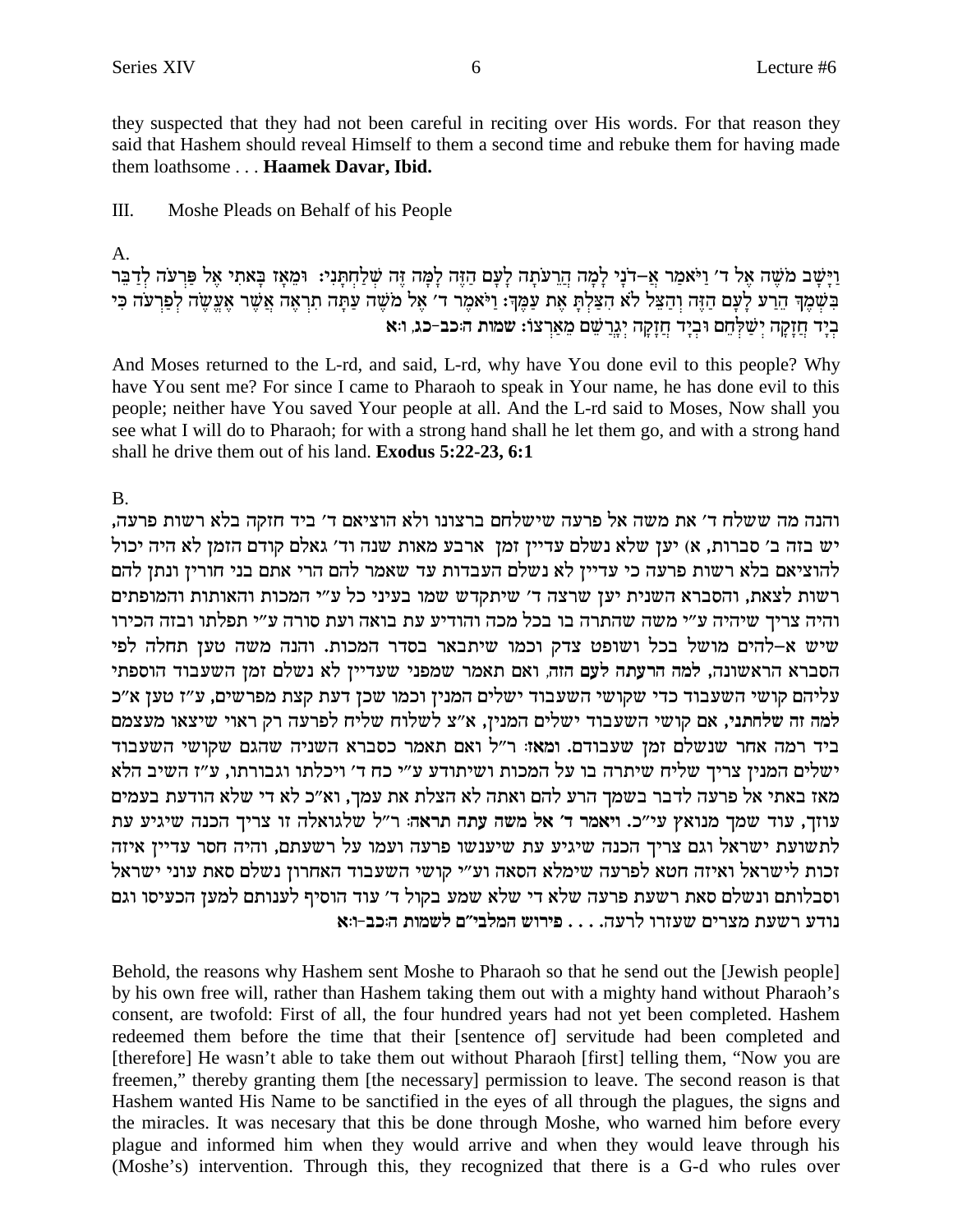everything, a righteous Judge. . . . Behold Moshe first argued, based upon the first explanation, "**L-rd, why have you done evil to this people?" (Exodus 5:22)** And if you are going to say that it was because the time [of servitude] had not yet been completed and I added to them additional hardships so that the intensity of the hardships would complete the number of years, which is the opinion of some of the commentators, then, "**Why have you sent me?"** If the hardships of the slavery completed the number of years, there was no need to send an emissary to Pharaoh. They would be ready, then, to leave on their own with an outstretched hand after they had completed their period of servitude. **For since I came to Pharaoh:** In other words, if You [counter this argument and] say that [although] the second line of reasoning is [basically] correct, that the hardship of the servitude would complete the number of years, but, nonetheless, an emissary was necessary to warn [Pharaoh] about the plagues and in order that he realize that it came through the power of Hashem, through His ability and might, to this [Moshe] replied, "Behold since I came to Pharaoh to speak in Your name, You did bad to them and didn't save Your people. If so, it isn't enough that You didn't inform the nations of Your strength, but also Your name is despised through this."**And the L-rd said to Moses, 'Now shall you see what I will do to Pharaoh.'** (**Ex. 6:1):** In other words, for this redemption special preparation was needed in order [to insure] that the time of the salvation of Israel would arrive. Preparations were also needed in order to see to it that the time had arrived for Pharaoh and his people to be punished for their evil. At the moment, Israel was still lacking the merit [for redemption] and Pharaoh hadn't filled his quota of sins which would warrant his punishment. Through the hardship of this last [episode of] slavery (the impossible quota of bricks) the quota of the suffering and burdens of Israel had been met, as well as the quota of the evil of Pharaoh. Not only did he not listen to the voice of Hashem, but also he increased their suffering in order to anger Him. Also, the evil of Egypt became known, as they assisted in the evil. . . . **Commentary of Malbim, Exodus 5:22-6:1**

C.

נִיַּדַבֵּר אֵ–לֹהִים אֵל מֹשֶׁה וַיֹּאמֶר אֲלֵיו אֵנִי ד׳: נַאֲרַא אֵל אַבְרַהַם אֵל יִצְחַק וְאֵל יַעֲקֹב בִּאֶ–ל שַׁדִּי וּשָׁמִי ExB® xW§ `£ md§ ix•b™nß ux§`§ z`• or© p®Mß ux§`§ z`§ md§ l® zz• l® mY® `¶ iz¶ ix¶Aß z`§ iz¶ onw¶ d£ mb©eß :md§ l® iY¶ rß c©Fp `ol 'c בַהּ: וְגַם | אֲנִי שַׁמֲעַתִּי אֶת נַאֲקַת בְּנֵי יִשְׂרָאֵל אֲשֶׁר מִצְרַיִם מַעֲבְדִים אֹתַם וַאֲזִכֹּר אֶת בְּרִיתִי: `לַכֶן אֶמֹר לְבְנֵי יִשְׂרָאֵל אֲנִי ד' וְהוֹצֵאתי אֶתְכֶם מִתַּחַת סְבִלֹת מַצְרֵים וְהַצָּלְתִּי אֶתְכֶם מֵעֲבֹדֶתֶם וְגָאֵלְתִּי אֶתְכֶם 'בִּזְרוֹעַ נְטוּיַה וּבְשֶׁפַּטִים גִּדלִים: וְלַקַחִתִּי אֶתְכֶם לִי לְעֲם וְהָיִיתִי לַכֶם לָא–לֹהִים וְידָעָתִם כִּי אֲנִי ד צ−להיכם המוציא אתכם מתחת סבלות מצרים: ⊥והבאתי אתכם אל הארץ אַשֶׁר נַשַׂאתי אֶת יַדִי לַתֶת אתה לאברהם ליצחק וליעקב ונתתי אתה לכם מורשה אני ד׳: [יִדַבֵּר מֹשֵׁה כֵּן אֵל בְּנֵי יִשְׂרָאֵל וְלֹא **h-a:e zeny** :dW® w® dc®oar£ n• E g© Ex xv§oTn¶ dW§ on l`§ Ernß W®

And G-d spoke to Moses, and said to him, I am the L-rd; And I appeared to Abraham, to Isaac, and to Jacob, by the name of G-d Al-mighty, but by My name, The L-rd, was I not known to them. And I have also established My covenant with them, to give them the land of Canaan, the land of their sojourning, in which they sojourned. And I have also heard the groaning of the people of Israel, whom the Egyptians keep in slavery; and I have remembered my covenant. Therefore say to the people of Israel, I am the L-rd, and I will bring you out from under the burdens of the Egyptians, and I will rid you from their slavery, and I will redeem you with a outstretched arm, and with great judgments; And I will take you to Me for a people, and I will be to you a G-d; and you shall know that I am the L-rd your G-d, who brings you out from under the burdens of the Egyptians. And I will bring you in to the land, concerning which I swore to give it to Abraham, to Isaac, and to Jacob; and I will give it to you for a heritage; I am the L-rd. And Moses spoke so to the people of Israel; but they listened not to Moses because of their anguished spirit, and because of the cruel slavery. **Exodus 6:2-9**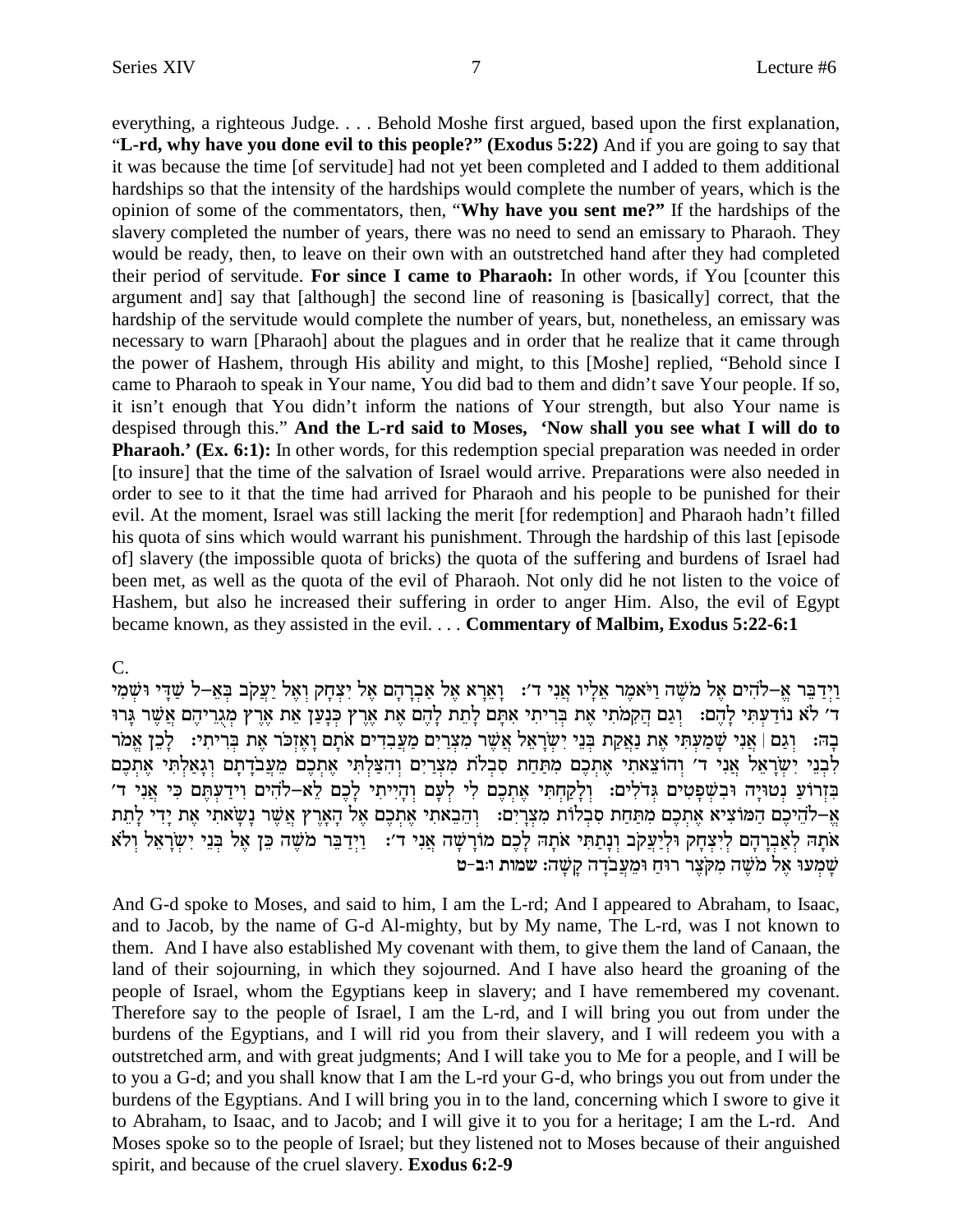D.

וַיֹּאמֵר ד׳ אֵל מֹשֵׁה וְאֵל אַהֲרֹן לֵאמֹר: | כִּי יִדַבֵּר אֲלֵכֶם פַּרְעֹה לֵאמֹר תְּנוּ לַכֵם מוֹפֵת וְאַמַרִתַּ אֵל  $(1)$ אַהַרן קַח אַת מַטְךְ וְהַשָּׁלַךְ לִפְנֵי פַרְעֹה יָהִי לְתַנִּין: - וַיַּבֹא מֹשֶׁה וְאַהֲרֹן אָל פַּרְעֹה וַיַּעֲשׂוּ כֵן כַּאֲשֶׁר צִוַּה ד' וַיַּשְׁלֵךְ אַהֲרֹן אֶת מַטֵּהוּ לִפְנֵי פַרְעֹה וְלִפְנֵי עֲבָדָיו וַיִּהִי לְתַנִּין: וַיִּקְרָא גַּם פַּרְעֹה לַחֲכָמִים וְלַמְכָשָׁפִים וַיַּעֲלֹּ עֵם הַבְּחַטְ מִצְרַיִם בְּלַהֲטֵיהֶם בֵּן: [יַּשְׁלִיכוּ אִישׁ מַטֵּהוּ וַיִּהְיוּ לְתַנִּינִם וַיִּבְלַע מַטֵּה אַהֲרֹן אֶת מַטֹּתָם: וַיֵּחֱזַק לֵבֹ פַּרְעֹה וְלֹא שָׁמַע אֲלֵהֶם כַּאֲשֵׁר דְּבֵר ד׳: שמות זּוּח-יג

And the L-rd spoke to Moses and to Aaron, saying, When Pharaoh shall speak to you, saying, Show a miracle; then you shall say to Aaron, Take your rod, and throw it before Pharaoh, and it shall become a serpent. And Moses and Aaron went to Pharaoh, and they did as the L-rd had commanded; and Aaron threw down his rod before Pharaoh, and before his servants, and it became a serpent. Then Pharaoh also called the wise men and the sorcerers; now the magicians of Egypt, they also did in like manner with their enchantments. For they threw down every man his rod, and they became serpents; but Aaron's rod swallowed up their rods. And Pharaoh hardened his heart, that he listened not to them; as the L-rd had said. Exodus 7:8-13

ויהי לתנין: תחלת האותות שעשה לפרעה היה תנין והוא נחש, כן אמר לו הקב״ה במכת הדם  $(2)$ והמטה אשר נהפך לנחש. וזה שנהפך לנחש ולא לשאר בהמות וחיות כגון סוס או שור ואריה וזאב הטעם בזה לפי שהנחש חטא והחטיא את חוה בלשון וכן פרעה הרשע חטא בלשון הוא שאמר (שמות ה) מי ד' אשר אשמע בקולו לא ידעתי את ד' ומפני זה היה תחלת האותות נחש לרמוז לו שיענש על חטאו כמו שנענש הנחש. . . . ומה שהכתוב הוציאו בלשון תנין לפי שפרעה נקרא תנין שנאמר (יחזקאל כט) התנים הגדול הרובץ בתוך יאוריו, ורמז לו בזה כי כשם שבלע מטה אהרן את מטותם כן עתיד הקב״ה להבליע את פרעה וחילו בים סוף: רבינו בחיי, שמות זוי

And it shall become a serpent: The first of the miraculous signs that he showed Pharaoh was that of the serpent *(tanin)*, which is a snake. This is how the Holy One, blessed be He, *[described*] it] when he told Moshe [in preparation of] the plague of blood, "And [take] the staff that turned into a snake." (Exodus 7:15) The reason it turned into a snake rather than into other animals such as a horse, or an ox, or a lion or a wolf, is that the snake sinned and made Chava (Eve) sin through its speech. So too, Pharaoh, the evil, sinned through his speech, for he said (Exodus 5:2), "Who is the L-rd, that I should obey His voice to let Israel go? I know not the L-rd, nor will I let Israel go." Because of this, the first of the miraculous signs was the snake, to hint to him that he would be punished for his sin, as the snake had been punished.... The reason that Scripture used the term serpent *(tanin)* [rather than snake *(nahash)*], is because Pharaoh is referred to as tanin (serpent) as in (Ezekiel 29:3), "Pharaoh king of Egypt, the great crocodile (serpent) that lies in the midst of his streams . . ." With this He hinted to him, just as the staff of Aaron swallowed up their staffs, so too, the Holy One, blessed be He, will swallow up Pharaoh and his armies at the Red Sea. Rabbainu Bachya, Exodus 7:10

IV. The Plagues Begin

 $\mathbf{A}$ 

ויֹאמר ד' אל מֹשׁה כּבד לב פּרעֹה מאן לֹשׁלֹח העם: | לֹךְ אל פּרעֹה בּבֹקר הנּה יֹצא המימה ונצבת לקראתו על שפת היאר והמטה אשר נהפר לנחש תקח בידר: ואמרת אליו ד׳ א–להי העברים שלחני אֵלִיךְ לֵאמֹר שַׁלַּח אֶת עַמִּי וְיַעֲבְדִנִי בַּמִּדְבָר וְהִנֶּה לֹא שַׁמַעְתַּ עַד כֹּה: בֹּה אַמַר ד' בִּזאת תֵּדַע כִּי אֲנִי ד' הִנֵּה אָנֹכִי מַכֶּה | בַּמַּטֶּה אֲשֶׁר בְיָדִי עַל הַמַּיִם אֲשֶׁר בַּיְאֹר וְנֶהֶפְּכוּ לְדָם: וְהַדְּנָה אֲשֶׁר בַּיְאֹר תְּמוּת וּבְאַשׁ היאר ונלאו מצרים לשתות מים מן היאר: שמות זייד-יח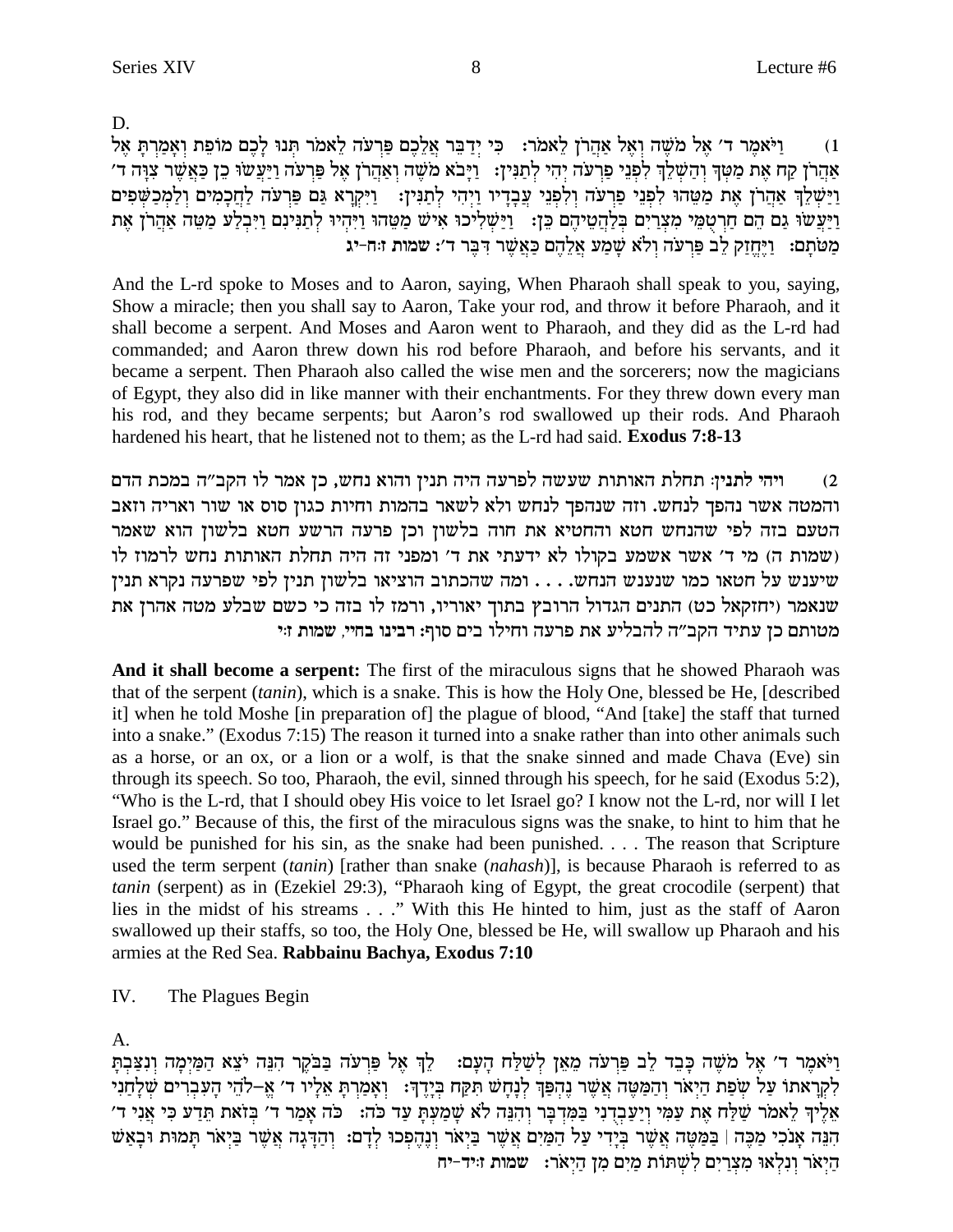And the L-rd said to Moses, Pharaoh's heart is hardened, he refuses to let the people go. Go to Pharaoh in the morning; lo, he goes out to the water; and you shall stand by the river's brink until he comes; and the rod which was turned to a serpent shall you take in your hand. And you shall say to him, The L-rd G-d of the Hebrews has sent me to you, saying, Let my people go, that they may serve Me in the wilderness; and, behold, till now you would not hear. Thus said the L-rd, In this you shall know that I am the L-rd; behold, I will strike with the rod that is in my hand upon the waters which are in the river, and they shall be turned to blood. And the fish that is in the river shall die, and the river shall reek; and the Egyptians shall loathe to drink water of the river. Exodus 7:14-18

 $\mathbf{B}$ 

המכות נחלקו לג׳ סדרים, כמ״ש ר״י היה נותן בהם סימנים דצ״ך עד״ש באח״ב, ומכה אחרונה שהיא מכת בכורות היא חוץ מן הסדרים, כי תכליתה היה שישלח את ישראל, ואז נתרצה לשלחם, רק היה תכליתם להודיע לכל העולם שיש א–לוה, ושהוא משגיח על העולם, ושהוא בעל היכולת מאין כמוהו, מכל סדר באו שתי מכות בהתראה, והמכה השלישית היתה בלא התראה, ובא הסדר הראשון דצ"ך לברר מציאות ד' כמ"ש בזאת תדע כי אני ד' וע"ז באו שתי מכות בהתראה, ואחר שחזק לבו בא מכת כנים שלא בהתראה, כי לא היה ענינה לברר איזה ענין שכבר נתברר מציאות ד׳ ע״פ שנים עדים, רק בא דרך עונש להכותו מכה של בזיון על שהכביד לבו, ולכן לא התרה בו תחלה, וכן שתי מכות הראשונות מן הסדר השני באו בהתראה, ובאו לברר שד׳ משגיח גם בארץ, כמ״ש במכת ערוב למען תדע כי אני ד' בקרב הארץ, ואחר שנתקיים זה ע"י שני עדים בא מכת שחין בלא התראה, כי לא בא לברר דבר רק להכותו מכת בזיון דרך עונש, וכן שתי מכות מן הסדר השלישי באו בהתראה ובאו לברר שהוא בעל היכולת מאין כמוהו כמ"ש במכת ברד בעבור תדע כי אין כמוני בכל הארץ, ואחר שנתקיים ע"פ שני עדים בא מכת חשך בלא התראה כי לא בא רק דרך עונש, שרשעים בחשך ידמו, ואחר שנתבררו שלשה העקרים האלה, בא מכת בכורות לכופו שישלח את העם. עוד תדע שבשתי מכות שבכל סדר שבאו בהתראה התרה בו פעם הראשון בבקר בהיותו אצל היאור שחלק לו כבוד אלהות, ותפס תמיד לשון התיצבות התיצב לפני פרעה, שלשון זה מורה שמתחזק נגדו בכח ומכחיש אלהותו, וההתראה השניה נאמר תמיד בא אל פרעה שצוה שיבא אל ביתו ולא היה בבקר רק בחצות היום שישב בפלטין שלו וכל שריו וחכמיו לפניו למען יתפרסם ההתראה לכל עמו, ועוד היו חלוקים שסדר הראשון נעשה ע"י אהרן, וסדר השני נעשה ע"י ד' לבד חוץ ממכת השחין שנעשה ע״י משה ואהרן, וסדר השלישי נעשה ע״י משה. מלבי״ם לשמות זויד

The plagues consisted of three separate series, as it is stated (quoted in the Pesach Seder), "Rabbi Yehudah gave an mnemonic acronym: *detzach*, *adash*, *bachav*." The last plague, which was the plague of the first born, was [actually] not part of these series, for its purpose was [to compel Pharaoh to] send out the Jews, and to that he finally acquiesced. The purpose of the other plagues, however, was to let the whole world know that there is a G-d, that He supervises the world, and that He has unparalleled powers. In every series [of plagues], the first two plagues came with a warning and the third came without a warning. The first series, *detzach*, (blood, frogs, and lice) came to prove the existence of G-d, as it says (Ex. 7:17), "In this you shall know that I am the L-rd." For that purpose, the two plagues came with a warning. And after he had hardened his heart, the plague of lice came without a warning, for its purpose was not to clarify a specific idea, as the existence of G-d had been already established through two witnesses. It came solely for the purpose of punishment, to punish [Pharaoh] in a shameful manner because he had hardened his heart. That is why He didn't warn him before [it came]. Similarly, the first plagues of the second series came with a warning. They came to prove that G-d also directly supervises the earth, as it says in the plague of the mixed noxious animals (Exodus 8:18), "So

9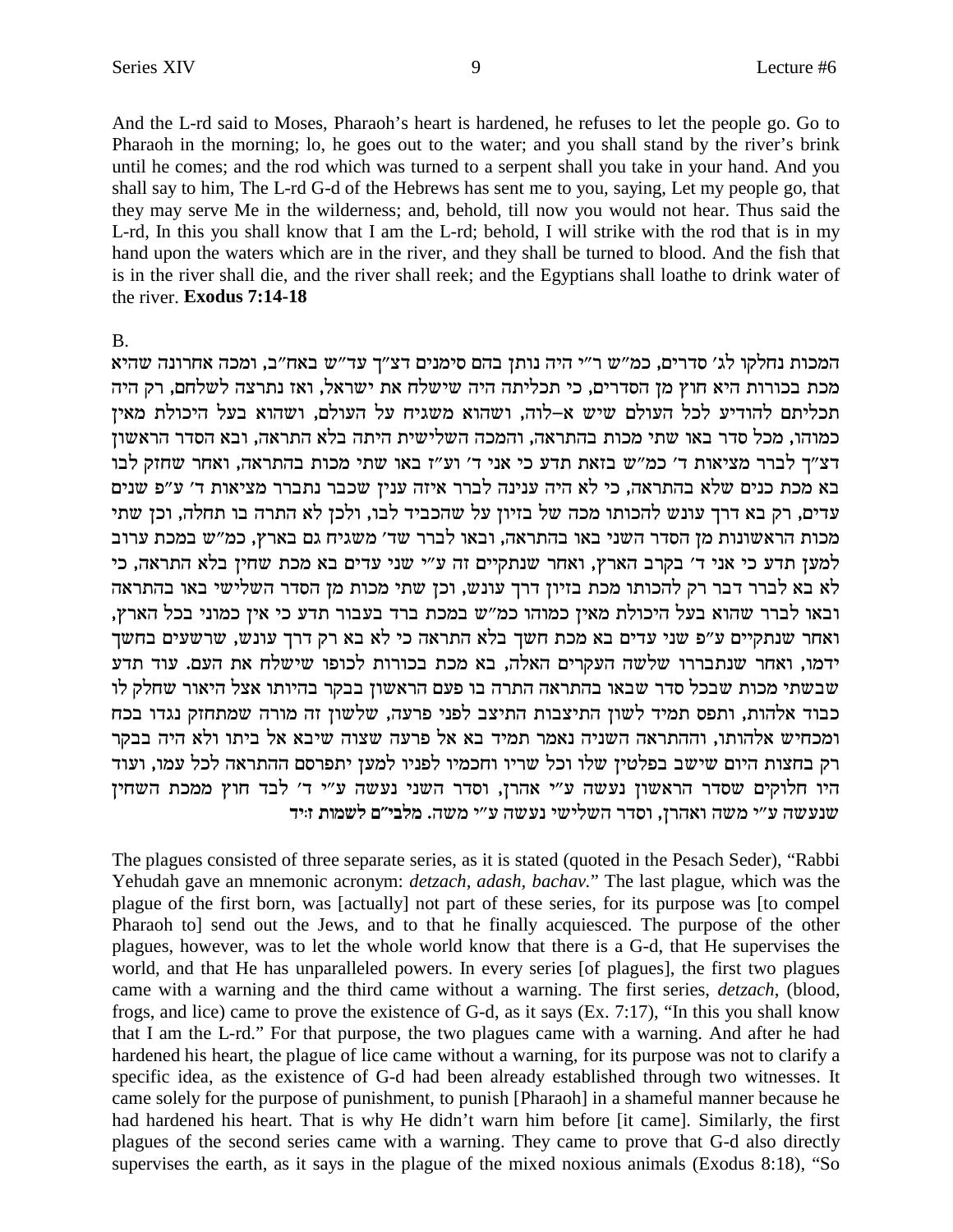that you may know that I am the L-rd in the midst of the earth." After this fact was established through two witnesses, the plague of boils came without warning, for it didn't come to prove anything but rather to smite him with a humiliating plague as a punishment. And similarly, the first two plagues of the third series came with a warning in order to prove that He has unparalleled powers, as it says regarding the plague of the hailstones (Exodus 9:14), "That you may know that there is no one like Me in all the earth." After this fact was established through two witnesses, the plague of darkness came without a warning, because it only came as a punishment, for the evil are likened to darkness. And after these three principles had been proven, the plague of the smiting of the first born came in order to compel him to send out the people. You should also know that of the two plagues in every series that came with a warning, the first time it was given in the morning while [Pharaoh] was by the river, when he paid [the river] tribute as a [fellow] divinity. The term always used in this context was that of standing up (*vayisyatzev*), as in (see Exodus 7:15, 8:16, 9:13) "Stand up before Pharaoh." This expression indicates that he strengthened himself to oppose him and to disavow his divinity. The second warning was always said in the form of (see Exodus 7:26, 9:1, 10:1), "Come to Pharaoh," as he was commanded to come to his house. This wasn't in the morning but rather at noon, as he sat in his palace with all of his ministers and advisors present, so that the warning would be publicized amongst his entire people. There were other differences. The first series of plagues was done through Aaron. The second series through G-d alone, with the exception of the plague of boils which was done through Moshe and Aaron. The third series was done through Moshe. **Malbim, Exodus 7:14**

### C.

כבד לב פרעה: כל התראה היה שלח את עמי ואם אינך משלח התרה בו שיכהו, לבד בהתראת מכת דם שבא בלא תנאי רק חרץ משפטו להכותו, ובאר הטעם כי ידע שכבד לב פרעה אחר שעדיין לא הכהו בשום מכה לא יועיל ההתראה כי יחשוב בלבו דגזים ולא עביד. ואף שתתרה בו מאן לשלח העם, ולכן תחרץ עליו מכה זו בלא תנאי. מלבי״ם שם

**Pharaoh's heart is hardened (Exodus 7:14)**: [Generally,] every warning was stated in the form of, "Send out My people, and if you don't send them out," He would smite him. The warning of the plague of blood, however, which came without conditions, but rather He categorically declared that he would be punished, was an exception. [Hashem] explained that the reason [why the plague of blood was different,] was because He knew that the heart of Pharaoh was hardened, since he had not yet been smitten with any plagues. As a result, a warning would have no effect, as Pharaoh would interpret [any warning] as a mere idle threat and wouldn't take action. Even if you warn him (ibid.), **"he will refuse to let the people go."**Therefore unconditionally declare the [onset] of this plague. **Malbim, Ibid.**

D.

וַיֹּאמֵר ד׳ אֵל מֹשֵׁה אֱמֹר אֵל אַהֲרֹן קַח מַטִּךְ וּנְטֵה יַדְךְ עַל מֵימֵי מִצְרַיִם עַל נַהֲרֹתַם | עַל &גמֵיהֵם וְעַל כָּל מִקְוֶה מֵימֵיהֶם וְיָהִיוּ דַם וְהַיַּה דַם בְּכָל אֶרֶץ מִצְרַיִם וּבָעֲצִים וּבָאֲבָנִים:  $\frac{1}{2}$ יַעֲשׁוּ כֵן מֹשֶׁה וְאַהֲרֹן כַּאֲשֵׁר | צְוָה ד' וַיַּרֵם בַּמַּטֵּה וַיַּךְ אֶת הַמַּיִם אֲשֶׁר בַּיִאֹר לְעֵינֵי פַרְעֹה וּלְעֵינֵי עֵבָדָיו וַיֵּהָפְכוּ כָּל הַמַּיִם אֲשֵׁר בַּיָאֹר לְדָם: [וְהַדֶּגָה אֲשֵׁר בַּיִאֹר מֵתָה וַיִּבְאַשׁ הַיִּאֹר וְלֹא יָכְלוּ מִצְרַיִם לְשִׁתּוֹת מַיִם מִן הַיִּאֹר וַיִּהִי הַדָּם בְּכָל אֶרֵץ מִצְרַיִם: [יַעֲשׂוּ כֵן חַרְטִמֵּי מִצְרַיִם בְּלַטֵיהֶם וַיֵּחֱזַק לֵב פַּרְעֹה וְלֹא שָׁמַע אֲלֶהֶם כַּאֲשֵׁר דִּבֵּר ד': וַיִּפֵן פַּרִעה וַיָּבֹא אֵל בֵיתוֹ וְלֹא שֶׁת לְבוֹ גַּם לָזֹאת: וַיַּחִפְּרוּ כָל מִצְרַיִם סִבִיבֹת הַיִּאֹר מַיִם לְשֵׁתּוֹת כִּי לֹא יַכְלוּ לִשְׁתּוֹת מִמֵּימֵי הַיָּאֹר: שמות ז*:יט*−כד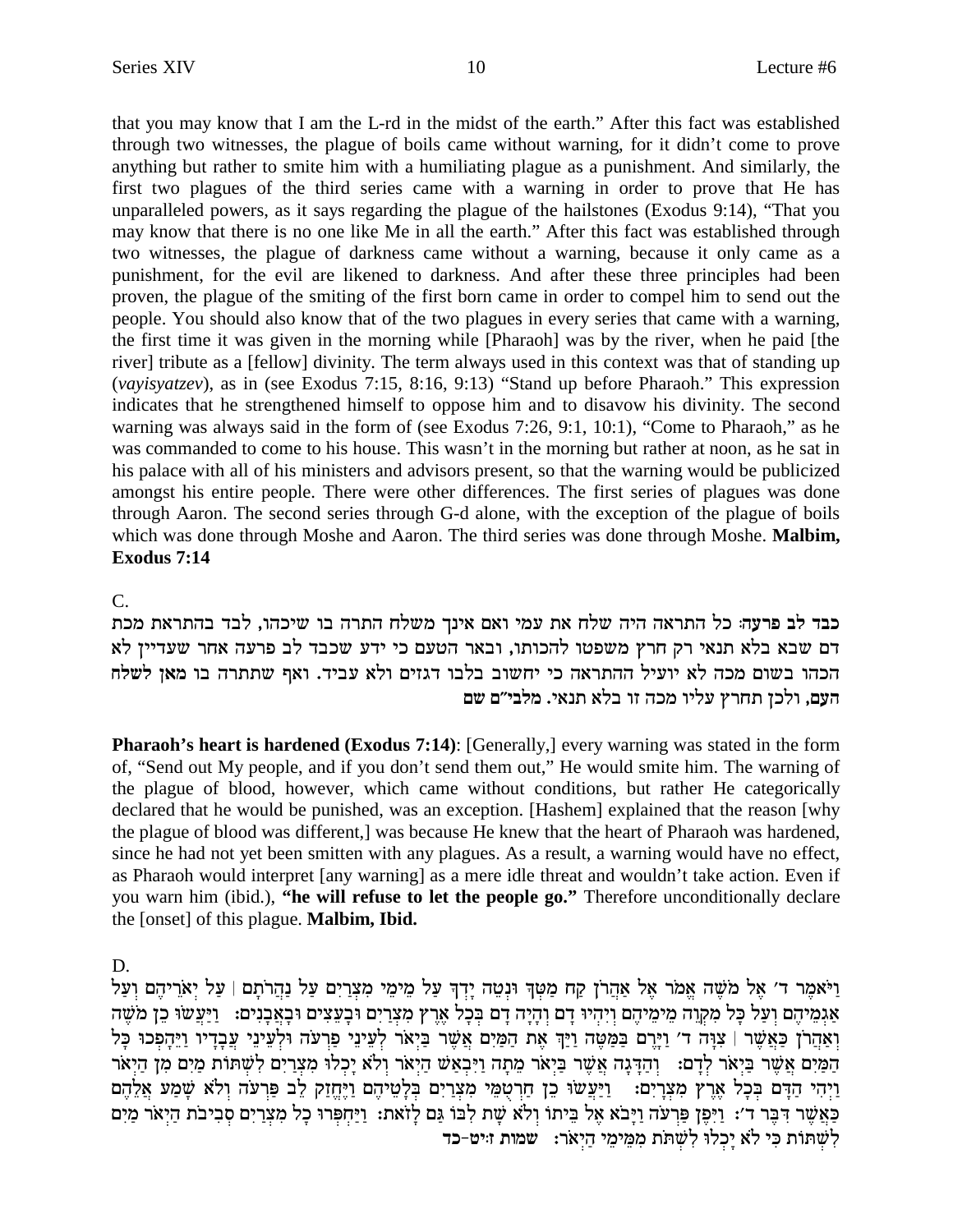And the L-rd spoke to Moses, Say to Aaron, Take your rod, and stretch out your hand upon the waters of Egypt, upon their streams, upon their rivers, and upon their ponds, and upon all their pools of water, that they may become blood; and that there may be blood throughout all the land of Egypt, both in utensils of wood, and in utensils of stone. And Moses and Aaron did so, as the L-rd commanded; and he lifted up the rod, and struck the waters that were in the river, in the sight of Pharaoh, and in the sight of his servants; and all the waters that were in the river were turned to blood. And the fish that were in the river died; and the river reeked, and the Egyptians could not drink of the water of the river; and there was blood throughout all the land of Egypt. And the magicians of Egypt did likewise with their enchantments; and Pharaoh's heart was hardened, nor did he listen to them; as the L-rd had said. And Pharaoh turned and went to his house, nor did he set his heart to this. And all the Egyptians dug around the river for water to drink; for they could not drink of the water of the river. Exodus 7:19-24

#### $E_{\rm{L}}$

ויעשו כן חרטומי מצרים: העיקר כמ"ש ר' סעדיה גאון שלא נהפכו לדם רק מים הראוים לשתיה, שיש הבדל בין מי ובין מימי שכ״מ דכתיב מימי הוא רק מים ראוים לשתיה לא מים מרים ומלוחים כמו מי הים, והחרטומים הפכו לדם מים המלוחים וזה עשו רק בלהטיהם ר״ל בתחבולת אחיזת עינים, ויחזק לב פרעה כיון שראה שגם החרטומים עשו כן, והנה אם היה מכה רק היאור זאת לא יכלו החרטומים לעשותו להכות יאור גדול, אבל כיון שהכה גם מימות שבכלים וזה יכלו לעשותו ע״י לט ואחיזת עינים עי"כ חזק לבו. מלבי"ם לשמות זוכב

And the magicians of Egypt did likewise: The primary [explanation] is the one given by R. Saadyah. [He stated that] only water that was fit to drink changed into blood, for there is a distinction between the words *mai* (water) and *maimai* (water). Whenever the word *maimai* is used, it refers solely to potable water, not bitter or salty water, like that of the sea. The magicians changed salty water, and this they only did, *bilahateihem*, *i.e.* with a sleight of hand, [not true magic]. And Pharaoh's heart was hardened: since he saw that the magicians were also able to do the same thing. Now if he had merely smitten the river, the magicians would not have been able to smite a large river. But since the water in the vessels were also smitten, which was able to be reproduced through sleight of hand and magic, thereby his heart was hardened. Malbim, **Exodus 7:22** 

### F.

וַיִּמָּלֵא שִׁבְעַת יָמִים אַחֲרֵי הַכּוֹת ד' אֵת הַיִאֹר: וַיֹּאמֵר ד' אֵל מֹשֵׁה בֹּא אֵל פַּרְעֹה וְאָמַרִתָּ אֵלָיו כֹּה  $(1)$ אָמַר ד׳ שַׁלַּח אֶת עַמִּי וְיַעֲבְדִנִי: וְאִם מָאֶן אַתָּה לְשַׁלֵּחַ הִנֵּה אָנֹכִי נֹגֵף אֵת כָּל גִּבוּלְךָ בַּצְפַרִדְעִים: וְשַׁרַץ הַיָּאֹר צִפַּרְדִּעִים וְעָלוּ וּבָאוּ בִּבִיתֵךְ וּבַחֲדַר מִשְׁכָּבְךְ וְעַל מִטָּתֵךְ וּבְבֵית עֲבָדֵיךְ וּבְעַמֵּךְ וּבְתַנּוּרֵיךְ וּבְמִשְׁאֲרוֹתֵיךְ: וּבְכָה וּבְעַמְךְ וּבְכָל עֲבָדֵיךְ יַעֲלוּ הַצְפַרְדִעִים: וַיֹּאמֶר ד׳ אֵל מֹשֶׁה אֱמֹר אֵל אַהֲרֹן נְטֶה אֵת יַרְךְ בְּמַטֶּךְ עַל הַנְהַרֹת עַל הַיָּאֹרִים וְעַל הָאֲגַמִּים וְהַעָּל אֶת הַצְפַרְדִּעִים עַל אֶרֶץ מִצְרַיִם: - וַיֵּט אַהֲרֹן אֶת יִּדוֹ עַל מֵימֵי מִצְרָיִם וַתַּעַל הַצִּפַרְדֵעַ וַתְּכַס אֶת אֶרֶץ מִצְרָיִם: וַיַּעֲשׂוּ כֵן הַחַרְטָמִים בְּלְטֵיהֶם וַיַּעֲלוּ אֶת הַצְפַרְדִּעִים עַל אֶרֶץ מִצְרַיִם: וַיִּקְרָא פַרִעה לְמֹשֶׁה וּלְאָהֲרֹן וַיֹּאמֶר הַעִּתְּירוּ אֶל ד׳ וְיַסֶר הַצְפַרְדָעִים מִמְּנִי ומעמי ואשלחה את העם ויזבחו לד׳: שמות זוכה-כט הוא-ד

And seven days were completed, after the L-rd had struck the river. And the L-rd spoke to Moses, Go to Pharaoh, and say to him, Thus said the L-rd, Let my people go, that they may serve Me. And if you refuse to let them go, behold, I will plague all your borders with frogs; And the river shall bring forth frogs abundantly, which shall go up and come into your house, and into your bed chamber, and upon your bed, and into the house of your servants, and upon your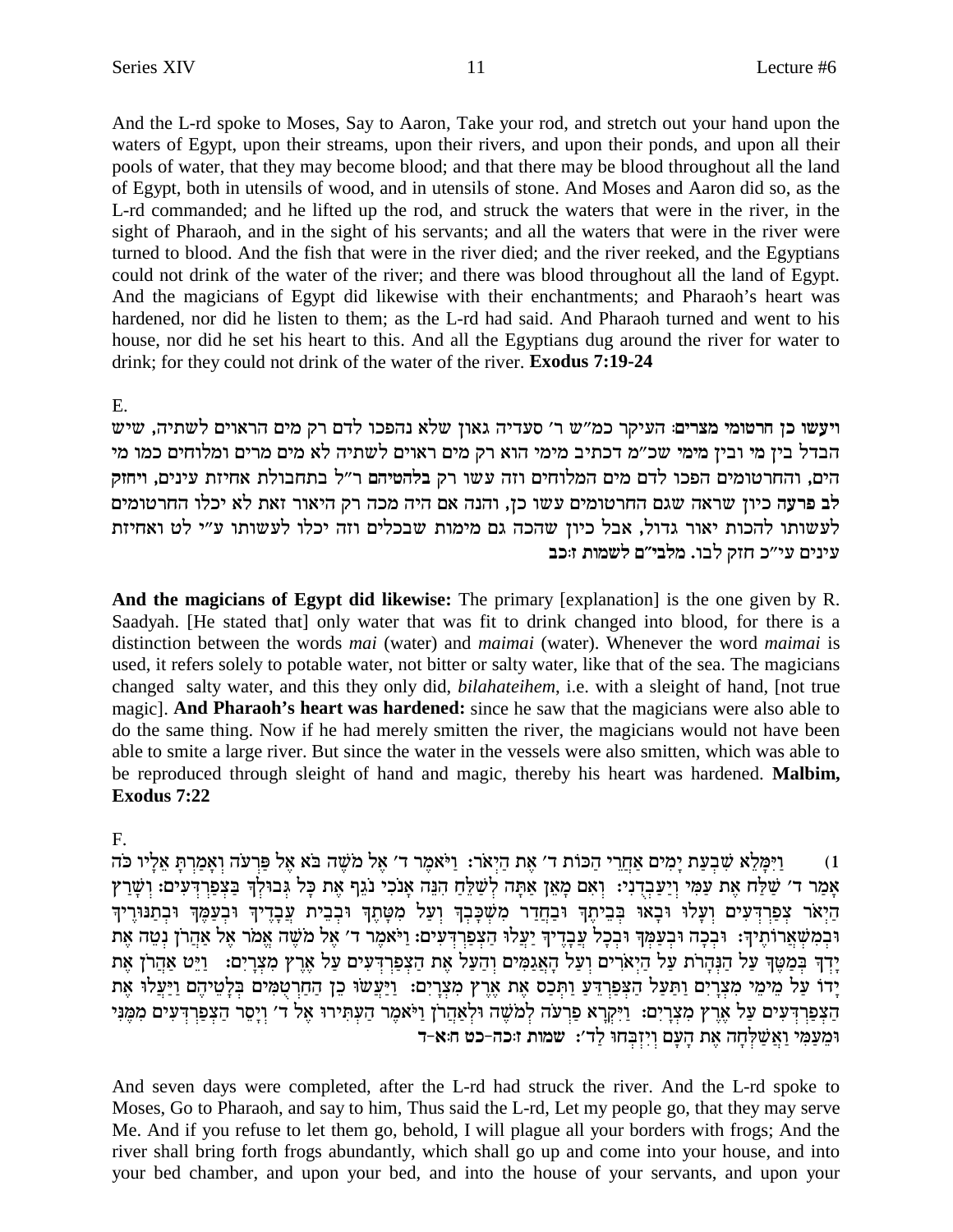people, and into your ovens, and into your kneading troughs; And the frogs shall come up both on you, and upon your people, and upon all your servants. And the L-rd spoke to Moses, Say to Aaron, Stretch forth your hand with your rod over the streams, over the rivers, and over the ponds, and cause frogs to come up upon the land of Egypt. And Aaron stretched out his hand over the waters of Egypt; and the frogs came up, and covered the land of Egypt. And the magicians did likewise with their enchantments, and brought up frogs upon the land of Egypt. Then Pharaoh called for Moses and Aaron, and said, Entreat the L-rd, that he may take away the frogs from me, and from my people; and I will let the people go, that they may do sacrifice to the L-rd. Exodus 7:25-29, 8:1-4

וימלא שבעת ימים: . . . והנה הרי״א חפש לתת להמכות סדר טבעי, ויאמר שמכת הדם סבבה  $(2)$ מכת הצפרדעים וכי מעפושי שצברו אותם חמרים חמרים נתעפש העפר היה לכנים עיי"ש, ולא ידעתי למה יקטין את הנסים ויתן להם שלשלת טבעי, ולהוציא מסברות אלה אמר הכתוב כי נמלא שבעת ימים אחרי הכות ד' את היאור וכבר נתרפא היאור ולא היו בו צפרעים, ואח"כ שרץ היאור צפרדעים ע"פ ד' לא מסבת טבעיית, אולם הסבה ההשגחיית שנתן בזה היא נכונה שהיה עונש על הריגת ילדי ישראל שנטבעו ביאור מצרים ודמי הילדים הפך המים לדם, ועל צעקת האומללים יצאו הצפרדעים ונדמה למצרים שהילדים המתים עולים מז היאור בדמות צפרדעים צועקים ומיללים ומשחיתים אותם מדה במדה, עד שבבואם שנית אל המים מי סוף טבעו גם הם כמ"ש על "בדבר אשר זדו עליהם״. מלבי״ם לשמות זוכה

And seven days were completed . . . (Ex. 7:25): Now Rabbi Yitzchak Abrabanel went out of his way to offer a natural explanation for the order of the plagues. He said that the plague of the blood caused the plague of the frogs and the decay of the mounds of dead frogs caused the ground to decay and to produce lice.... I don't know why he found it necessary to diminish the [magnitude of the] miracles and to find some natural explanation for its sequence. In order to negate such an approach, Scripture [clearly] states that when seven days had already passed since Hashem had smitten the river, the river having already returned to its former state, without frogs being present in the river, did the river [suddenly] swarm with frogs through a special decree of Hashem. However, the Providential reason that Rabbi Yitzchak Abrabanel offered is correct, for it was [designed to be] a punishment for the murder of the Jewish children who were drowned in the river of Egypt. It was their blood that [Providentially] turned the river to blood. And [as a punishment for the] cries of the miserable and wretched, the frogs came out [of the water]. To the Egyptians it appeared as if the dead children arose from the river in the form of frogs, crying, wailing, and destroying them, measure for measure, until ultimately when the Egyptians came to the water, at the Red Sea, they too were drowned, ... Malbim, Exodus 7:25

 $G<sub>r</sub>$ 

ויסר את הצפרדעים: כבר ראה פרעה שאין ממש בחרטומים אחר שאינם יכולים להסירם ואמר  $(3)$ למשה ולאהרן שאם יסירו הצפרדעים ע"י תפלתם יתודע לו שהוא פועל א-להים כי המופת יבחן מצד הפכו ואז ישלח את העם: מלבי״ם לשמות ח:ד

Take away the frogs from me, and from my people; and I will let the people go. (Ex. 8:4): Pharaoh already saw that there was no substance to the magicians, for he saw that they didn't have the power to remove the frogs. He then said to Moshe and Aaron that, if they remove the frogs through their prayers, then it will be known that the plague was sent by G-d, for a miracle can be verified through [the ability] of producing its opposite. [If that would occur,] he would then send out the people. Malbim, Exodus 8:4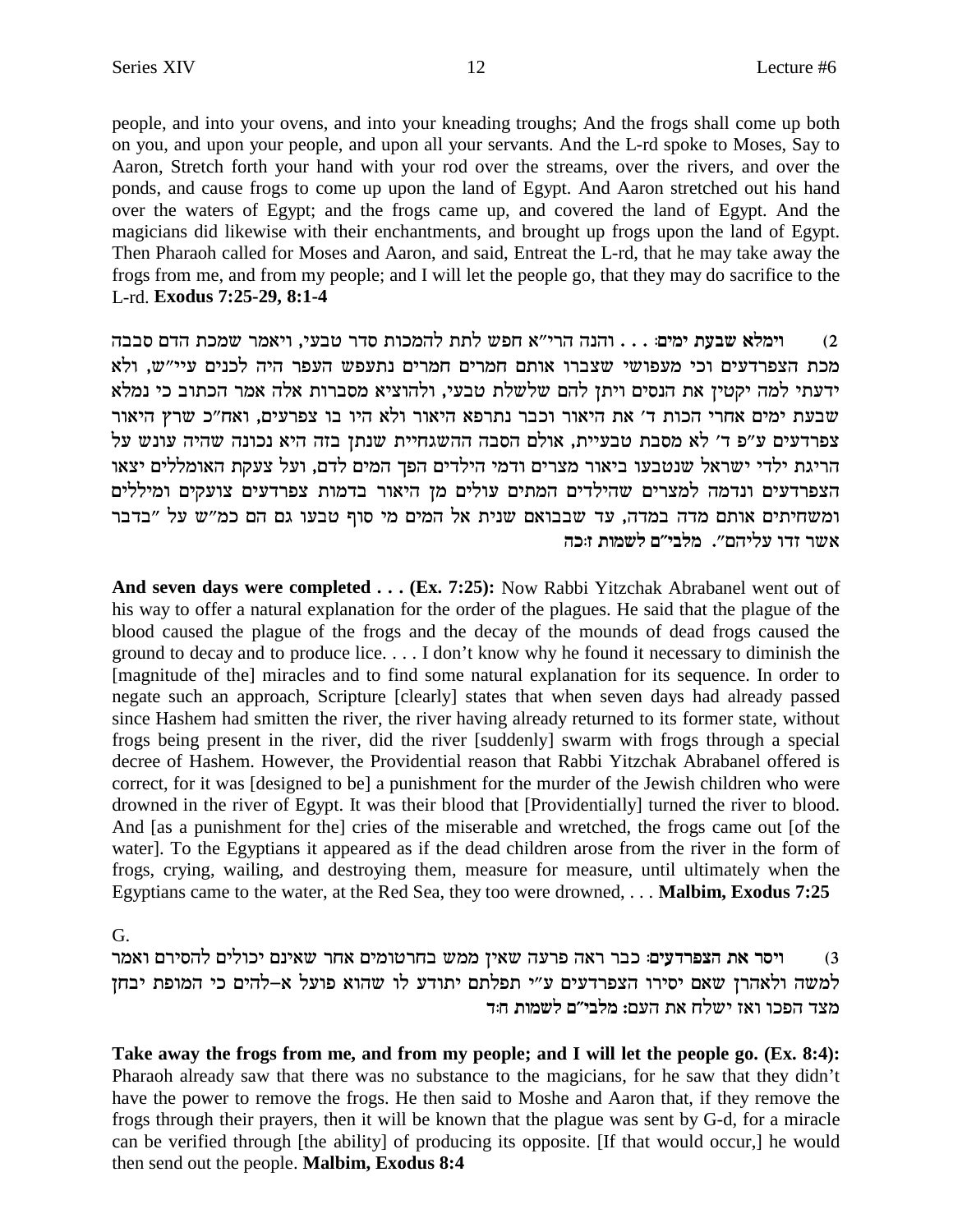$H_{\cdot}$ 

וַיֹּאמֵר מֹשֶׁה לְפַרִעֹה הְתִפָּאֵר עַלַי לְמַתַי | אַעְתִּיר לְךָ וְלַעֲבָדֵיךְ וּלְעַמִּךְ לְהַכְרִית הַצְפַרְדִּעִים מִמְךָ  $(1)$ וּמִבָּתֶּיךְ רַק בַּיָאֹר תִּשָּׁאַרְנָה: 「וַיֹּאמֶר לִמְחָר וַיֹּאמֶר כִּדְבָרְךְ לִמַעַן תֵּדַע כִּי אֵין כַּד׳ אֶ–לֹהֵינוּ: 「וְסָרוּ הַצְפַרְדִּעִים מִמְּךְ וּמִבָּתֵּיךְ וּמֵעֲבָדֵיךְ וּמֵעַמֵּךְ רַק בַּיָאֹר תִּשָּׁאַרְנָה: וַיֵּצֵא מֹשֶׁה וְאַהֲרֹן מֵעָם פַּרְעֹה וַיִּצְעַק מֹשֶׁה אֶל ד׳ עַל דִּבַר הַצִּפַרְדִּעִים אֲשֶׁר שָׂם לְפַרִעֹה: וַיַּעֲשׂ ד׳ כִּדְבַר מֹשֶׁה וַיָּמֻתוּ הַצִּפַרְדִּעִים מִן הַבָּתִּים מִן הַחֲצֵרֹת וּמִן הַשָּׂדֹת: וַיִּצְבְּרוּ אֹתָם חֲמָרִם חֲמָרִם וַתִּבְאַשׁ הָאָרֶץ: וַיַּרְא פַּרְעֹה כִּי הָיִתָה הָרְוָחָה והכבד את לבו ולא שמע אלהם כאשר דבר ד׳: שמות חה-יא

And Moses said to Pharaoh, Command me when shall I entreat for you, and for your servants, and for your people, to destroy the frogs from you and your houses, that they may remain in the river only. And he said, Tomorrow. And he said, Be it according to your word; that you may know that there is no one like the L-rd our G-d. And the frogs shall depart from you, from your houses, and from your servants, and from your people; they shall remain in the river only. And Moses and Aaron went out from Pharaoh; and Moses cried to the L-rd because of the frogs which he had brought against Pharaoh. And the L-rd did according to the word of Moses; and the frogs died in the houses, in the villages, and in the fields. And they gathered them together upon heaps; and the land reeked. But when Pharaoh saw that there was respite, he hardened his heart, and listened not to them; as the L-rd had said. Exodus 8:5-11

ויצברו: . . . וירא פרעה כי רק היתה הרוחה קצת לא ישועה לגמרי עי״כ הכביד את לבו  $(2)$ שחשב שמשה לא קיים את דברו, ויש הבדל בין הכביד לבו ובין חזק לב, שר"ל שהיה ירא ומלא פחד ובכ״ז הכביד לבו שלא לשלח. מלבי״ם לשמות חיי-יא

And they gathered them together: Pharaoh saw that this was only a partial relief, not a complete deliverance. Because of this, he hardened his heart, for he thought that Moshe had not fulfilled his word. There is a difference between the expression, "he hardened his heart" (hichbid *libo*) and "a strong or hardened heart" (hazak lav). In other words, (by using the phrase, "he hardened his heart," it indicated that] he was anxious and full of fear, but nonetheless, he hardened his heart so as not [to sucumb to the pressure to] send [them out]. **Malbim, Exodus** 8:10-11

### L.

וַיֹּאמֵר ד׳ אֲל מֹשֶׁה אֱמֹר אֵל אַהֲרֹן נְטֶה אֶת מַטַּךְ וָהָךְ אֶת עֲפַר הָאֲרֶץ וָהֵיָה לְכָנִם בְּכַל אֶרֶץ  $(1)$ מצרים: ויעשו כן ויט אהרן את ידו במטהו ויך את עפר הארץ ותהי הכנם באדם ובבהמה כל עפר הָאָרָץ הָיָה כִנִּים בְּכָל אֶרֶץ מִצְרָיִם: וַיַּעֲשׂוּ כֵן הַחַרִטְמִים בִּלָשֵׁיהֵם לְהוֹצִיא אֵת הַכִּנִּים וְלֹא יַכֹלוּ וַתְּהִי הַכִּנָּם בָּאֲדָם וּבַבְּהֵמָה: וֹיֹאמְרוּ הַחַרְטָמִם אֶל פַּרְעֹה אֶצְבַע אֱ–לֹהִים הוא וַיֶּחֱזַק לֵב פַּרְעֹה וְלֹא שָׁמַע אַלְהֶם כַּאֲשֶׁר דִּבְּר ד': שמות חייב-טו

And the L-rd said to Moses, Say to Aaron, Stretch out your rod, and strike the dust of the land, that it may become lice throughout all the land of Egypt. And they did so; for Aaron stretched out his hand with his rod, and struck the dust of the earth, and it became lice in man, and in beast; all the dust of the land became lice throughout all the land of Egypt. And the magicians did likewise with their enchantments to bring forth lice, but they could not; so there remained lice upon man, and upon beast. Then the magicians said to Pharaoh, This is the finger of G-d; and Pharaoh's heart was hardened, and he listened not to them; as the L-rd had said. Exodus  $8:12-15$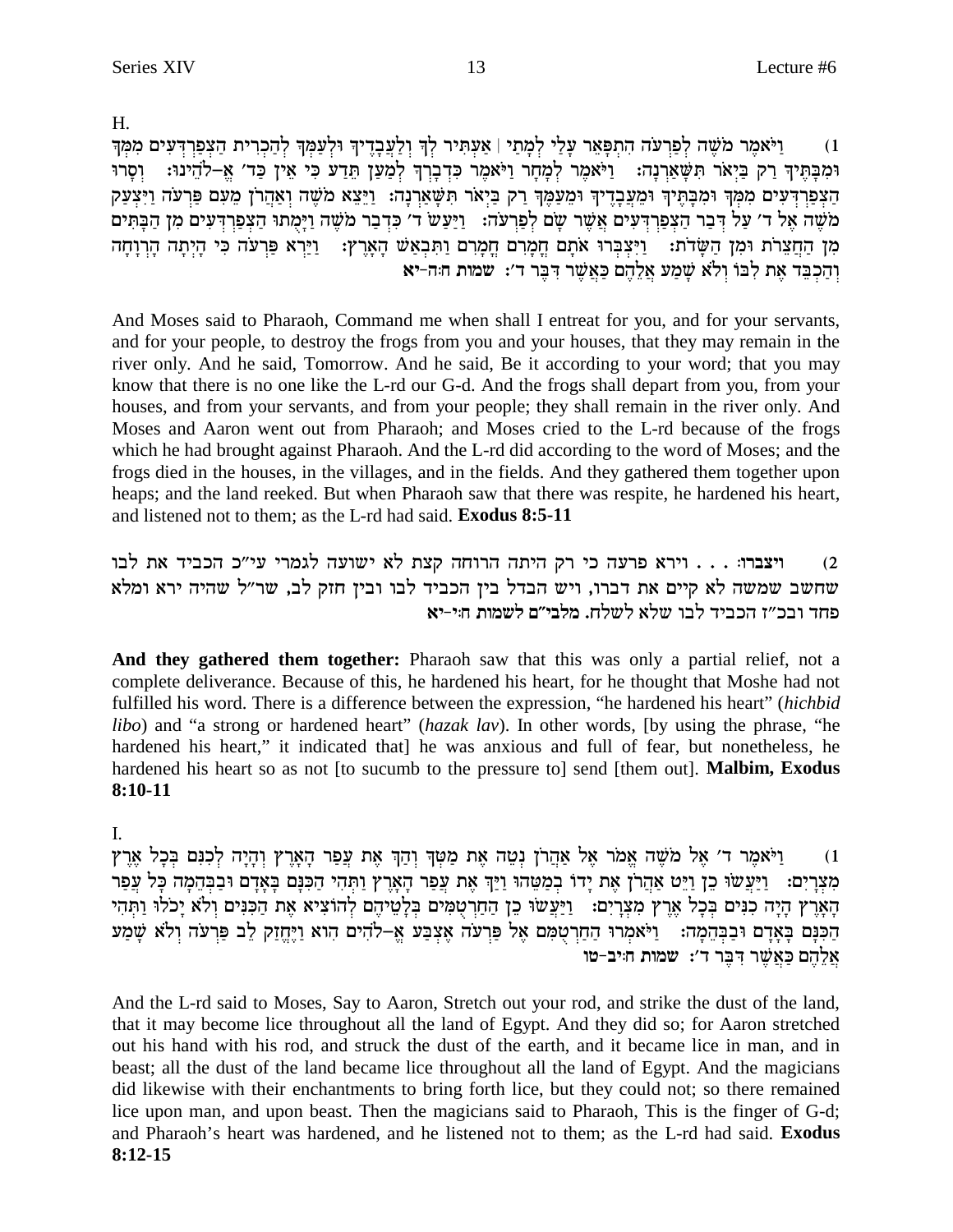ויעש וגו׳ להוציא את הכנים. לדעת חז"ל פי׳ שרצו לעשות ולא יכלו, שאין השד שולט על  $(2)$ בריה פחותה מכשעורה, והנכון שהחרטומים רצו להוציא את הכנים היינו להוציאם מן האדם והבהמה שלא ימצאון שם, שכבר ראו שפרעה לא שם לבו ע״מ שהעלו את הצפרדעים, ועשה עקר הבחינה עם משה במה שיסורו הצפרעים, ורצו הם להסיר את הכנים, ומבואר שעל הכנים הנולדים בבע״ח יש רפואות ותרופות להוצים ולהמיתם ע״י סמים ומשיחות לנקות הזיעה ומותרי העור, והחרטמים היו מומחים בזה רק עתה לא יכלו כי היה ענין השגחי שלא יועיל שום תרופה טבעית לזה, ונשארו הכנים באדם ובבהמה ר״ל שנשארה בהם לעולם, שכבר כתבתי שמכת כנים לא היה להורות איזה דבר רק להכות אותם במכת בזיון, שלכן בא שלא בהתראה ולא סרה מהם גם אח״כ. ויאמרו החרטמים אל פרעה אצבע א-להים הוא: . . . כי מכה זו באה בלא התראה חשבו שלא בא מאת א–להי ישראל בשביל ישראל, שא״כ היה צריך להודיע זאת למשה ושמשה יתרה בו תחלה, ואמרו שזה מכה שחלה עליהם מאת א–להי מצרים שנקראו אצלם סתם בשם אלהים . . . וחזק לב פרעה: שלא היה ירא עוד כלל כי סר ממנו הפחד. מלבי״ם שמות ה:יד-טו

And the magicians did likewise with their enchantments to bring forth lice: According to the opinion of our Sages, of blessed memory, they wanted to do so, [i.e. to imitate Moshe and bring forth lice,] but they weren't able, for a demon (sheid) has no power over a creature which is less than the size of a barley seed. The explanation which seems most plausible, [in my opinion,] is that the meaning of the verse, "the magicians wanted to bring forth the lice," is that they wanted to remove them from the humans and animals so that they would be free of them. They did this because they saw that Pharaoh paid no attention to them when they brought forth the frogs [out of the water]. To him, the essential test with Moshe was his ability to remove the frogs and they therefore wanted to remove the lice. It is clear that for lice that are produced in animals there are medicines and cures to remove them and kill them through drugs and creams, to cleanse the skin of its sweat and extraneous matter, and the magicians were experts in this field. But now they weren't able to [do anything] as this [plague of lice] was as a result of a Providential act and was not responsive to natural cures. So there remained lice upon man, and upon beast: In other words, they remained there forever. As I explained before, the plague of lice was not meant to teach a lesson but rather to smite them with a humiliating plague. That is why it came without warning and it didn't leave them afterwards. Then the magicians said to Pharaoh, This is the **finger of G-d:** ... Since this plague came without a warning, they thought that it didn't come through the G-d of Israel on behalf of Israel, for if that would have been the case, [they contended,] He would have had to inform Moshe of this and the Moshe would have initially warned them. They said that this plague that fell upon them was brought about through the gods of Egypt, which they referred to, without specific appelation, as the gods  $(elohim)$ ... **Pharaoh's heart was hardened (hazak lav):** He had absolutely no anxiety as the fear had been removed from him. Malbim, Exodus 8:14-15

 $\mathbf{I} \mathbf{V}$ The Plagues Continue

A.

ויֹאמר ד׳ אל מֹשׁה השׁכּם בּבֹקר והתיצב לפני פרעה הנה יוֹצא המימה ואמרת אליו כֹּה אמר ד׳  $(1)$ שַׁלַּח עַמִּי וְיַעַבְדְנִי: יז | כִּי אִם אֵינִךְ מִשַּׁלֵחַ אֶת עַמִּי הִנְנִי מַשְׁלִיחַ בְּךְ וּבַעֲבְדֶיךְ וּבְעַמְךְ וּבְבָהֶיךָ אֶת הַעֲרֹב וּמַלְאוּ בַּתִּי מִצְרֵים אֶת הַעֲרֹב וְגֶם הַאֲדָמָה אֲשֶׁר הֵם עֲלִיהָ: וְהִפְלִיתִי בִיּוֹם הַהוֹא אֶת אֶרִץ גֹּשֵׁן אַשֶׁר עַמַּי עֹמֶד עַלֵּיה לְבְלִתִּי הֵיוֹת שֵׁם עַרֹב לִמֲעַן תִּדַע כִּי אֲנִי ד' בְקֵרֶב הָאַרץ: וְשַׂמְתִּי פִדְת בֵּין עַמַּי וּבִין עַמֵּךְ לְמַחַר יִהְיֵה הָאת הַזֶּה: וַיַּעַשׂ ד׳ כֵּן וַיַּבֹא עַרֹב כַּבֵד בֵּיתָה פַרְעֹה וּבֵית עֲבָדָיו וּבְכָל אֶרֶץ מִצְרַיִם תִּשָּׁחֵת הָאֲרֶץ מִפְּנֵי הֵעֲרֹב: שמות חוּטז-כ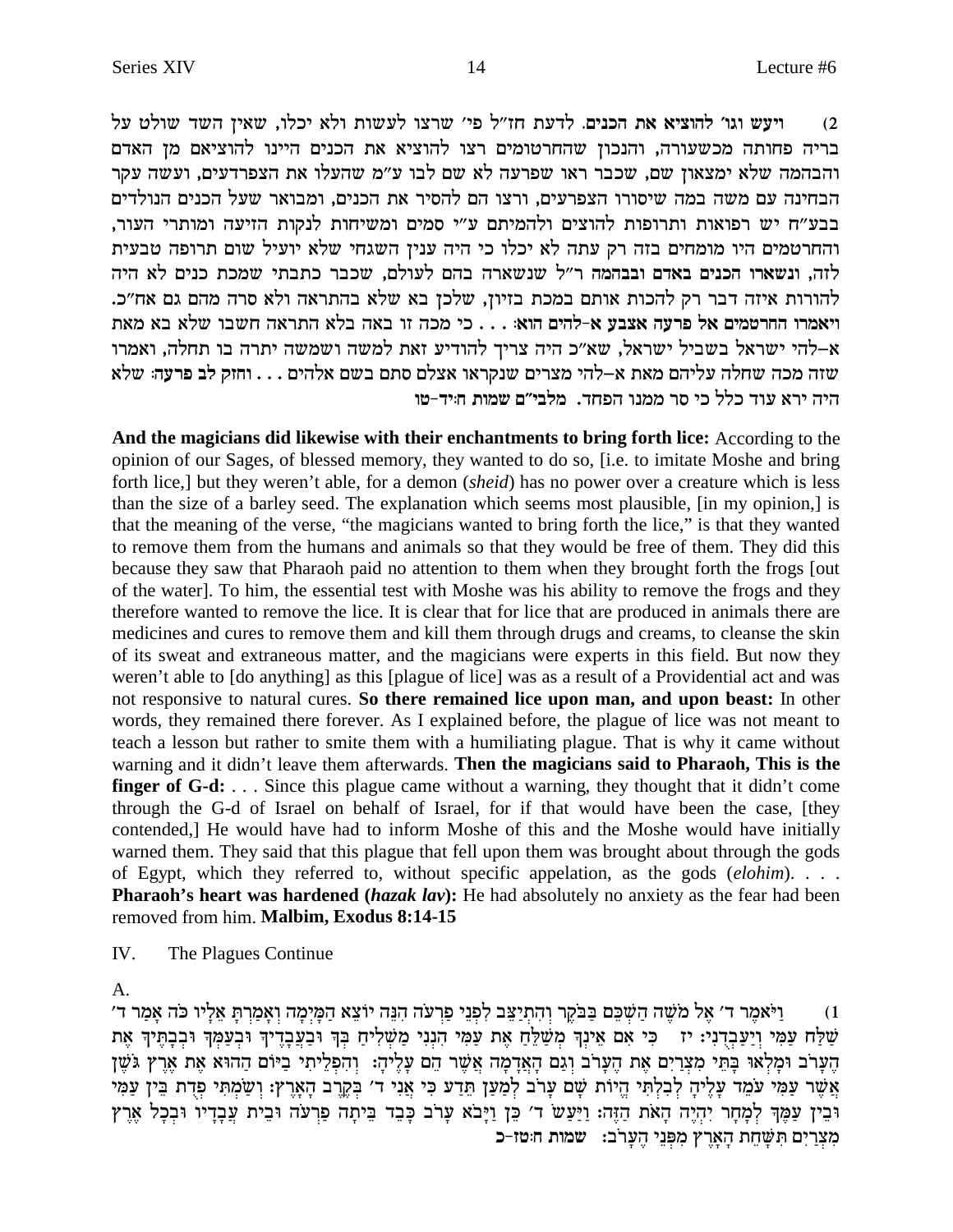And the L-rd said to Moses, Rise up early in the morning, and stand before Pharaoh; lo, he comes forth to the water; and say to him, Thus said the L-rd, Let my people go, that they may serve me. Else, if you will not let my people go, behold, I will send a mixture of noxious animals upon you, and upon your servants, and upon your people, and into your houses; and the houses of the Egyptians shall be full of a mixture of noxious animals and also the ground whereon they are. And I will set apart in that day the land of Goshen, in which My people dwell, that no mixture of noxious animals shall be there; to the end that you may know that I am the L-rd in the midst of the earth. And I will put a division between My people and your people; tomorrow shall this sign be. And the L-rd did so; and there came a grievous mixture of noxious animals into the house of Pharaoh, and into his servants' houses, and into all the land of Egypt; the land was devastated because of the mixture of noxious animals. Exodus 8:16-20

והפליתי: ובאשר סדר הזה השני של עד"ש בא לברר פנת ההשגחה שפרעה לא האמין שד'  $(2)$ העליון משגיח בקרב הארץ בהשגחת פרטית וכמ"ש למען תדע כי אני ד' בקרב הארץ, באר לו שזה יתברר במכה זו שאפלה את ארץ גשן ששם לא יהיה ערוב, וזה יהיה מצד שעמי עומד עליה, וזה נס מיוחד ומופלא. . . . מכת דם וצפרדע נמצא גם בארץ גשן והזיק להמצריים רק שישראל נצולו, אבל מכת ערוב לא נמצא שם כלל אף בבתי המצריים, ובזה יתברר לך כי אני ד' בקרב הארץ, ומשגיח בהשגחה מיוחדת על עמי וצאן מרעיתי. מלבי״ם שמות חייח

And I will set apart: Because this second series of plagues came to prove the principle of Divine supervision, for Pharaoh did not believe the most high G-d administers the earth with personal supervision, as it says, "That you may know that I am the L-rd in the midst of the earth," He explained to him that this will be proven in this plague. [He said,] "I will set apart the land of Goshen for there will be no mixture of noxious animals there." This was because, "My people dwell there." This was a special and extraordinary miracle.... The plagues of blood and frogs also occurred in the land of Goshen and they harmed the Egyptians while the Jews were spared. The plague of the mixed noxious animals, however, did not occur at all in the land of Goshen, even in the houses of the Egyptians. With this it became clear that, "I am the L-rd in the midst of the earth," who supervises My people with a special supervision. Malbim Exodus 8:18

ושמתי פדות: פי׳ הרמב״ן שגם אם יהיה איש מישראל בארץ מצרים ששם יהיה הערוב לא יזיק  $(3)$ איש ישראל ותפס לשון פדות לומר שהחיה שתרצה להשחית איש מישראל תשחית איש מצרי תחתיו, והמצרי יפדה את ישראל מידה, וכמ"ש במדרש מלמד שהיו ישראל ראוים ללקות בזאת המכה ונתן הקב"ה את המצריים פדיונם. למחר יהיה האות הזה: מבואר שד' עשה את הדבר תיכף ר"ל כי באשר החיות שוכנים ביערות רחוקים מן הישוב, צוה ד׳ שתיכף יתחילו לצאת ממעונותיהם ללכת אל ערי המצריים שלזה צריך זמן עד למחר, וא"כ הפקודה שהחיות ילכו ממקומם התחיל תיכף, רק לא התחילו להשחית ולכנס אל הבתים עד יום מחר שאז היו מקובצים כולם, . . . וכן החיות שנמצאו ביערות ומדבריות של ארץ גשן עזבו כולם את ארץ גשן והלכו למצרים ועד מחר לא נמצא בארץ גשן אף חיה אחת, ונעשה האות והמופת על פנת ההשגחה. מלבי״ם שמות חיט

And I will put a division (redemption) between my people and your people (Ex. 8:19): Ramban explains that even if a Jew finds himself in the land of Egypt where the mixture of noxious animals was present, the animal would not harm the Jew. The expression, "*pidus*," (division or redemption) is used in order to tell us that in a situation where a wild animal would desire to devour a Jew, he would devour instead an Egyptian. The Egyptian, then, became the redemption for the Jew from the devouring animal. This is just as the Midrash writes, "This teaches us that the Jews, [due to their sins,] should have been subject to the effects of this plague,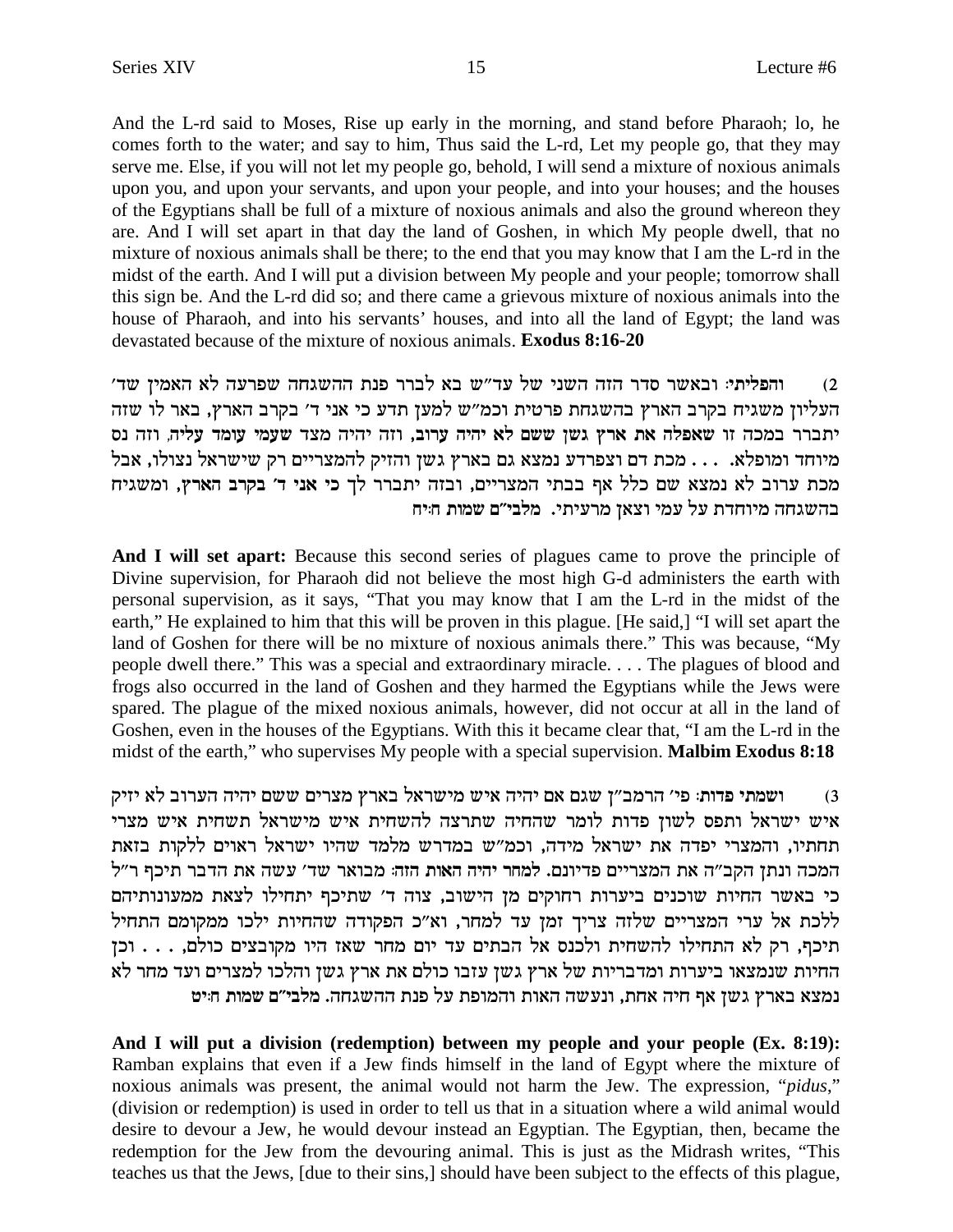but the Holy One, blessed be He, replaced them with Egyptians who served as their redemption." Tomorrow shall this sign be: It is evident that Hashem began to implement this immediately. In other words, since the wild animals dwell in forests, far from inhabited areas, Hashem commanded that they immediately leave their habitation and travel to the cities of the Egyptians; for that reason it was necessary for it to be delayed to the next day. Accordingly, the command that the animals leave their place was issued immediately. They only began to destroy and enter the homes, however, the next day after they had all gathered.... Similarly, the wild animals that were native to the forests and deserts of the land of Goshen all left the land of Goshen and traveled to Egypt. The next day there wasn't to be found a wild animal in all of the land of Goshen. This sign and miracle was made to demonstrate the principle of Divine Providence. Malbim, Exodus 8:19

למחר יהיה האות הזה. כדי שיהיו כל מצרים בורחים לגושן המה ובניהם ולא יכלו בערוב.  $(4)$ ומזה השיגו ישראל ריעות הרבה. וכמש״כ במצות שאלת כלים איש מאת רעהו וגו׳. ועי׳ י״א ב׳: העמק דבר שמות חייט

**Tomorrow shall this sign be:** This was done in order that all of Egypt should flee to Goshen, they and their children, to avoid the devastation caused by the mixture of noxious animals. As a result, the Jews acquired many friends, as I wrote regarding the commandment that Jews borrow vessels from their friends. Haamek Davar, Exodus 8:18

ויבא ערב כבד ביתה פרעה וגו׳. גם הערוב שבא מחדש למצרים בא תחלה לבית פרעה ועבדיו  $(5)$ ומשם נתפשט בכל ארץ מצרים. וכמו כל המכות ששלטו בפרעה ועבדיו ביותר כמש"כ במכת דם וצפרדע משום שהם היו עיקר החייבים בדבר: העמק דבר שמות ח:כ

And there came a grievous mixture of noxious animals into the house of Pharaoh, and into his servants' houses, and into all the land of Egypt: The newly arrived mixture of noxious animals first came to the house of Pharaoh and to his servants. From there, they spread out to the entire land of Egypt. This is similar to the other plagues that affected Pharaoh and his servants with greater severity . . . for they were the ones who were primarily responsible for [the enforced slavery of the Jews]. Haamek Davar, Exodus 8:20

### $B<sub>1</sub>$

וַיִּקְרָא פַרְעֹה אֱל מֹשֶׁה וּלְאַהֲרֹן וַיֹּאמֶר לְכוּ זָבְחוּ לָא–לֹהֵיכֶם בַּאֲרֶץ: וַיֹּאמֶר מֹשֶׁה לֹא נַכוֹן  $(1)$ לעשות כן כי תועבת מצרים נזבח לד׳ א-להינו הן נזבח את תועבת מצרים לעיניהם ולא יסקלנו: דֶרֶךְ שְׁלֹשֶׁת יָמִים נֵלֵךְ בַּמִּדְבָּר וְזָבַחְנוּ לַד' אֵֶ–לֹהֵינוּ כַּאֲשֶׁר יֹאמַר אֵלֵינוּ: וַיֹּאמֵר פַּרְעֹה אַנֹכִי אֲשֵׁלַח אֶתְכֶם וּזְבַחְתֵּם לַד' אֵ–לֹהֵיכֶם בַּמִּדְבַר רַק הַרְחֶק לֹא תַרְחִיקוּ לַלֵּכֶת הַעִּתִּירוּ בַּעֲדִי: 「וַיֹּאמֶר מֹשֶׁה הִנֵּה אָנכִי יוֹצֵא מֵעִמָּךְ וְהַעִתַּרְתִּי אֵל ד' וְסָר הֵעָרֹב מִפַּרְעֹה מֵעֲבָדָיו וּמֵעַמּוֹ מָחָר רַק אַל יֹסֵף פַּרְעֹה הָתֵל לְבְלְתִּי שַׁלַּח אֶת הַעָּם לְזְבֹּחַ לַד': [יַיֵּצֵא מֹשֶׁה מֵעָם פַּרְעֹה וַיֵּעָתַּר אֵל ד': וַיַּעַשׂ ד' כִּדְבַר מֹשֶׁה וַיַּסַר הֶעָרֹב מִפַּרְעֹה מֵעֲבְדָיו וּמֵעַמּוֹ לֹא נִשְׁאַר אֶחְד: וַיַּכְבֵּד פַּרְעֹה אֶת לְבוֹ גַּם בַּפַּעַם הַזֹּאת וְלֹא שִׁלַּח אֶת הַעֲם: שמות הוכא-כח

And Pharaoh called for Moses and for Aaron, and said, Go, sacrifice to your G-d in the land. And Moses said, It is not proper to do so; for we shall sacrifice to the L-rd our G-d what is abomination for the Egyptians. Shall we sacrifice what is abomination for the Egyptians before their eyes, and will they not stone us? We will go three days' journey into the wilderness, and sacrifice to the L-rd our G-d, as He shall command us. And Pharaoh said, I will let you go, that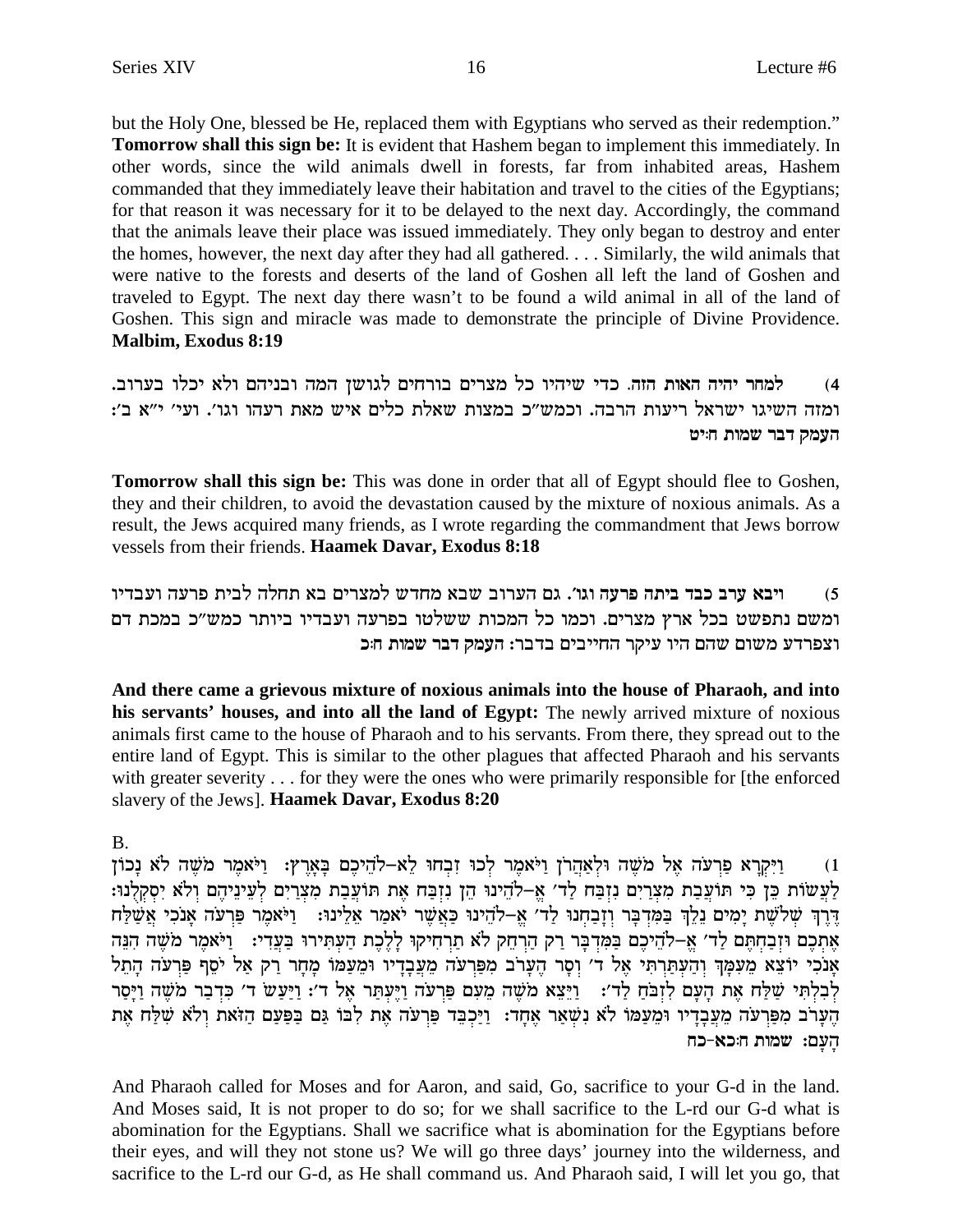you may sacrifice to the L-rd your G-d in the wilderness; only you shall not go very far away; entreat for me. And Moses said, Behold, I go out from you, and I will entreat the L-rd that the mixture of noxious animals may depart from Pharaoh, from his servants, and from his people, tomorrow; but let not Pharaoh deal deceitfully any more in not letting the people go to sacrifice to the L-rd. And Moses went out from Pharaoh, and entreated the L-rd. And the L-rd did according to the word of Moses; and He removed the mixture of noxious animals from Pharaoh, from his servants, and from his people; there remained not one. And Pharaoh hardened his heart at this time also, neither would he let the people go. **Exodus 8:21-28** 

 $C_{\cdot}$ 

וַיֹּאמֵר ד׳ אֱל מֹשֶׁה בֹּא אֱל פַּרְעֹה וְדְבַרְתַּ אֶלֵיו כֹּה אֲמַר ד׳ אֱ-לֹהֶי הַעָּבְרִים שַׁלַּח אֶת עַמִּי  $(1)$ וְיַעֲבְדִיִי: כִּי אִם מָאֵן אַתָּה לְשַׁלֵּחַ וְעוֹדְךָ מַחֲזִיק בָּם: הִנֵּה יַד ד׳ הוֹיַה בְּמִקְנָךְ אֲשֶׁר בַּשָּׂדֵה בַּסּוּסִים בַּחֲמֹרִים בַּגְמַלִּים בַּבְקַר וּבַצֹּאַן דֶּבֶר כַּבֶד מִאֹד: וְהִפְלַה ד' בֵּין מִקְנָה יְשָׂרַאֵל וּבֵין מִקְנֶה מִצְרַיִם וְלֹא .<br>יָמוּת מִכָּל לְבְנֵי יִשְׂרָאֵל דָּבְר: וַיָּשֶׁם ד׳ מוֹעֵד לֵאמֹר מְחָר יַעֲשֶׂה ד׳ הַדָּבְר הַזֶּה בְּאָרֶץ: וַיַּעַשׁ ד׳ אֶת הַדְּבָר הַזֶּה מִמְּחֲרָת וַיָּמָת כֹּל מִקְנֵה מִצְרָיִם וּמִמִּקְנֵה בְנֵי יִשְׂרָאֵל לֹא מֵת אֶחָד: וַיִּשְׁלַח פַּרְעֹה וְהִנֵּה לֹא מֵת מִמְקְנֵה יְשִׂרְאֵל עַד אֶחָד וַיִּכְבַד לֵב פַּרְעֹה וְלֹא שָׁלַּח אֶת הָעָם: שמות ט:א-ז

Then the L-rd said to Moses, Go to Pharaoh, and tell him, Thus said the L-rd G-d of the Hebrews, Let my people go, that they may serve Me. For if you refuse to let them go, and will hold them still, Behold, the hand of the L-rd is upon your cattle which is in the field, upon the horses, upon the donkeys, upon the camels, upon the oxen, and upon the sheep; there shall be a very grievous plague. And the L-rd shall separate between the cattle of Israel and the cattle of Egypt; and nothing shall die of all that is the children's of Israel. And the L-rd appointed a set time, saying, Tomorrow the L-rd shall do this thing in the land. And the L-rd did that thing in the morning, and all the cattle of Egypt died; but of the cattle of the people of Israel died not one. And Pharaoh sent, and, behold, there was not one of the cattle of the people of Israel dead. And the heart of Pharaoh was hardened, and he did not let the people go. Exodus 9:1-7

במקנך אשר בשדה. להלן י' פרש"י דהמכה לא שלטה אלא במקנה שבשדה ולא בבית ויישב  $(2)$ בזה מאין הגיע להם במכת שחין הסמוכה לה בהמות אלא משום שהירא את דבר ד' הניס מקנהו לבתים וקשה דא״כ היה למשה רבינו להזהיר כאן ועתה שלח העז וגו׳ או המקרא היה לו לפרש כאן שהירא את דבר ד' הניס וגו' אלא נראה כהרמב"ן דה"ה מתו כל אשר בבית שהרי בפי' כתיב וימת כל מקנה מצרים אלא לא היתה הגזרה רק על מקנה שמשמעו עדר שלם כמש״כ בס׳ ברא׳ מ״ז י״ז. ולהלן י' כ"ו. משא"כ מי שיש לו בהמה יחידית לא היתה בכלל הגזירה. והיינו דכתיב כל מקנה מצרים. ובזה נשאר כמה בהמות. העמק דבר שמות ט:ג

Your cattle which is in the field (Exodus 9:3): Further on (verse 10) Rashi explains that the plague only affected the cattle in the fields, not those that were housed. With this he answers the question, "In the plague of boils Scripture makes it clear that they owned animals [that contracted boils]. How could they have had them [if they were all killed out in the plague of pestilence *(dever)*]?" The answer, *[according to Rashi,]* is that those who feared the word of G-d chased their animals into barns (lit. houses). The difficulty with this approach is that Moshe Rabbainu should have warned them at this juncture, "Now go and gather your livestock etc." or [at the least] Scripture should have explained, "Those that feared the word of G-d chased their animals into their barns." It would seem that Ramban is correct. He states that all of those that were housed were also killed, as it states (Ex. 9:6), "All the cattle of Egypt died." Rather, [the answer to the question is,] the decree was only on the *mikneh*, i.e. a whole herd, as I have written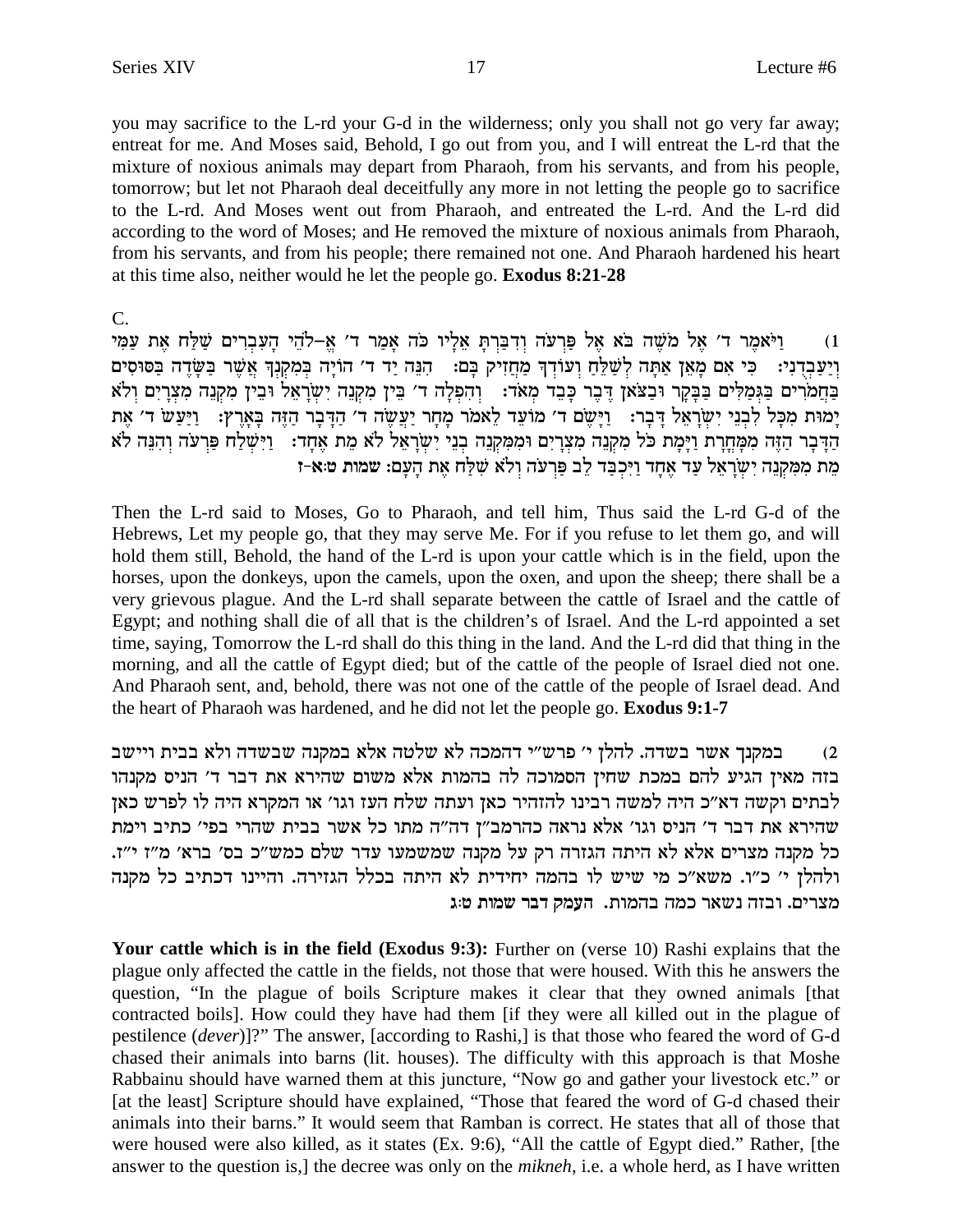in Gen. 47:17, and will further write in Ex. 10:26. Whereas someone who owned individual animals was not included in this decree. For that reason it is written, "All of the *mikneh* (herds of cattle) of Egypt." As a result, many animals were spared the effects of the plague. **Haamek Davar, Ex. 9:3**

ותחלה באר ההשגחה הפרטית על ישראל בעצמם כמ"ש ושמתי פדות בין עמי ובין  $\ldots$ **oiae mixvn dpwn oia dltiy** cr mpipwe mdipwn lr mb zhytzn dgbyddy xxal siqed dzre ,jnr **c:h m"ialn** . . . **xac l`xyi ipal lkn zeni `le l`xyi dpwn**

. . . Initially He proved that there is personal supervision (*hashgacha peratis*) for the Jews themselves, as it says (Ex. 8:19), "And I will put a division (or redemption) between my people and your people." And now He proceeded to prove that this personal supervision extends to their herds and possessions to the extent that (Ex. 9:4), "He shall separate between the cattle of Israel and the cattle of Egypt; and nothing shall die of all that is the children's of Israel."**Malbim Exodus 9:4**

4) ויעש ד׳ באר ששתי מכות שבאו בסדר זה עשה ד׳ בעצמו לא ע״י משה ואהרן, אחר שסדר <mark>זה בא לברר ההשגחה הפרטיית ברר להם שא״צ לאמצעיים כי הוא עצמו המשגיח והעושה. מלבי״ם</mark> **e:h**

**And the L-rd did that thing [in the morning, and all the cattle of Egypt died; but of the cattle of the people of Israel died not one]. (Exodus 9:6):** He explained that the two plagues that came in this (second) series were done by Hashem himself without the participation of Moshe or Aaron. Since this series came to prove the principle of personal supervision, He [additionally] proved to them the He didn't need any intermediaries, as He, himself, is the Supervisor and Doer. **Malbim 9:6**

l`xyil mixkyen dpwn dnk didy meyn epiide cg` cr aizk o`k **.cg` cr l`xyi dpwnn** (5 והיו נהנים מגיזה וחלב שלהם. והגוף לבעלים. ובשביל שהיו נקראים ע"ש ישראל לא מתו אפילו פחות מאחד היינו שלא היה שלהם אלא הפירות. ומש״ה נשאר הרבה מקנה מצרים ג״כ ובזה הכביד את לב פרעה והתעהו לחשוב כי לא הית' המכה בשלמות כמו שאמר משה וכמו שאמר ד' למשה העת מכת הארבה כי בכיון מניח לו מקום להטעות אנפשי׳: ולא שלח את העם. פי׳ הכתוב שהיה בזו המכה כמו שהיה אחר מכת הערוב. היינו שהיקל עוד מעט מעבדות שהיה מקודם רק שלא שלח את **העם ועי' להלן מקרא י"ז: העמק דבר שמות ט:ז** 

**. . . but of the cattle of the people of Israel died not one (***ad echad***). (Exodus 9:6):** The reason it is written here, "not one" (*ad echad*), is because there were many herds that were leased to Jews who would derive benefit from their shearings and milk. The actual animals, themselves, were owned by non Jews. Since they were commonly identified as belonging to Jews, (although it was not true in the strict sense,) they also didn't die; even though the Jews' part was technically less than the whole (*pachos m'echad*), for all that the Jews had was the produce of the animals, but not the animals themselves. For this reason, many of the herds of the Egyptians survived and this hardened Pharaoh's heart and made him err, thinking that the plague was not as complete as Moshe had predicted. This is as Hashem told Moshe at the time of the plague of the locusts, that He intentionally created the opportunity for Pharaoh to err. [**And the heart of Pharaoh was hardened,] and he did not let the people go. (Exodus 9:7):** The explanation of the verse is similar to that which occurred after the plague of the mixed noxious animals, i.e. he continued to lighten the original burdens of servitude, but, nonetheless, he didn't let the people go . . . **Haamek Davar Exodus 9:7**